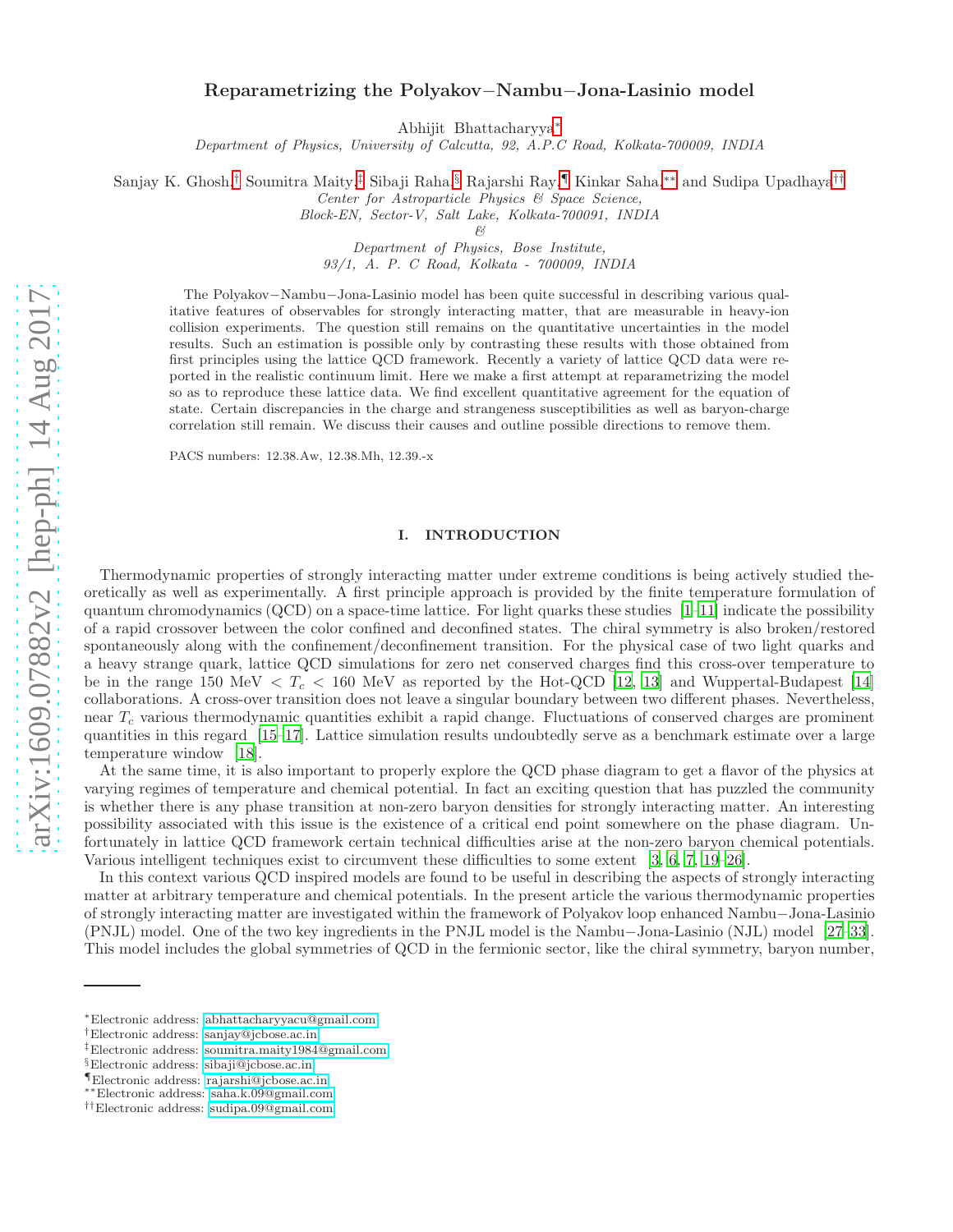electric charge, strange number symmetries etc. The multi-quark interactions in this model are responsible for the dynamical generation of mass, leading to spontaneous breaking of chiral symmetry. However, the gluon fields being integrated out, this model does not have an adequate mechanism of confinement, especially for non-zero temperatures. To this end the PNJL model [\[34](#page-12-13)[–36\]](#page-12-14) gives a sense of confinement by introduction of a temporal background gluon field along with its self interactions mimicking the pure glue effects. Thus by construction both chiral and deconfinement transitions are entwined within a single framework.

Interestingly a reasonable parametrization of the PNJL model could be achieved to obtain qualitatively similar results as in lattice QCD framework almost a decade ago [\[36](#page-12-14)[–43\]](#page-12-15). Since then several studies were done to analyze the properties of this model as well as to improve the model step by step. Improvements in the model for inclusion of eight-quark interactions in the NJL part [\[44](#page-12-16)[–47\]](#page-12-17) necessary in order to stabilize the ground state, were introduced in [\[48,](#page-12-18) [50,](#page-12-19) [53\]](#page-12-20). In ref. [\[54](#page-12-21)], the first case study of the phase diagram in β-equilibrium has been reported using the PNJL model. In a recent work [\[55](#page-12-22)] the SU(3) color singlet ensemble of a quark-gluon gas has been shown to exhibit a Z(3) symmetry and within stationary point approximation it becomes equivalent to the Polyakov loop ensemble. In ref. [\[56\]](#page-12-23) it was shown that though in general a small amount of mass difference between the two light quarks does not affect the thermodynamics of the system much, it might have a significant effect on baryon-isospin correlations. Studies of various thermodynamic quantities and fluctuation and correlations of conserved charges incorporating finite volume effects have been reported in ref. [\[57,](#page-12-24) [58\]](#page-12-25). Also the first model study of the net charge fluctuations in terms of D-measure from the PNJL model [\[59\]](#page-12-26) has been reported. In an interesting exercise, the validity of the fluctuationdissipation theorem has been discussed in the context of the PNJL model [\[60](#page-12-27)]. As we know, viscous effects play pivotal role in the evolution of the hot and dense system. Study of these effects in terms of transport coefficients have been done in the NJL and PNJL model [\[61](#page-12-28)[–68\]](#page-13-0) and compared with hadron resonance gas studies [\[69](#page-13-1)[–72\]](#page-13-2). In ref. [\[73](#page-13-3)– [85\]](#page-13-4), the authors have discussed behavioral pattern of different observables as extracted from the PNJL model. The QCD phase structure has also been investigated for imaginary chemical potentials in ref. [\[86](#page-13-5)[–88\]](#page-13-6) under PNJL model framework. Different interesting features of the Polyakov loop have instigated the development of different formalisms of the PNJL model [\[89](#page-13-7)[–92\]](#page-13-8). Effects of consideration of gluon Polyakov loop have been discussed in ref. [\[93](#page-13-9)[–95\]](#page-13-10). An important set of work being carried out recently are the improvements of the Polyakov loop potential by introducing the effects of back-reaction of the quarks, that are supposed to give a more realistic systematics of full QCD [\[96,](#page-13-11) [97\]](#page-13-12). We shall however restrict ourselves to the simplistic pure glue form of the Polyakov loop potential with the quark back-reaction essentially coming through the changes of the mean fields and model parameters.

Given that one of the most important application of the PNJL model would be to predict observables for non-zero baryon densities, it is important to at least reproduce observables for zero baryon densities where first principle results from lattice QCD are available. The qualitative agreement of results in the PNJL model with those available from lattice QCD has so far been quite satisfactory. The agreement seemed to be more convincing once the temperature dependent observables were plotted against  $T/T_c$ , where  $T_c$  in the model was not equal to that obtained on the lattice. However the lattice data used for these studies were at finite lattice spacings. Recently continuum extrapolations for a number of observables have been reported from lattice simulations. Therefore it is high time that one tries to set model parameters such as to reproduce the quantitative agreement of observables with the lattice results. In the present work we attempt to reset the PNJL model parameters to reproduce the  $T_c$  as well as the temperature dependence of pressure as obtained in the continuum limit of lattice QCD. Various other thermodynamic observables may then be obtained from appropriate derivatives of pressure and contrasted against the lattice QCD results. The parameters we shall modify are the ones for the Polyakov loop potential as the parameters of the NJL model are fixed at zero temperature and densities.

We organize the manuscript as follows. In the next section we describe the PNJL model focusing on the construction of the effective potential and the constraints on various parameters. In section [III](#page-3-0) we detail the parameter fixing procedure. Thereafter we present some thermodynamic quantities in section [IV](#page-4-0) and discuss the fluctuations and correlations of conserved charges in section [V.](#page-7-0) In the final section we summarize and conclude.

# II. PNJL MODEL

PNJL model was initialized with a Polyakov loop effective potential being added to the NJL model [\[34](#page-12-13)[–36\]](#page-12-14). While the chiral properties are taken care of by the NJL part, the Polyakov loop explains the deconfinement physics. Extensive studies have been carried out using PNJL model with 2 and 2+1 flavors [\[36](#page-12-14)[–38,](#page-12-29) [40,](#page-12-30) [48,](#page-12-18) [98](#page-13-13)[–102\]](#page-13-14). Here, we consider 2+1 flavor PNJL model taking up to six and eight quark interaction terms as in [\[48](#page-12-18), [98\]](#page-13-13). The thermodynamic potential in this case reads as,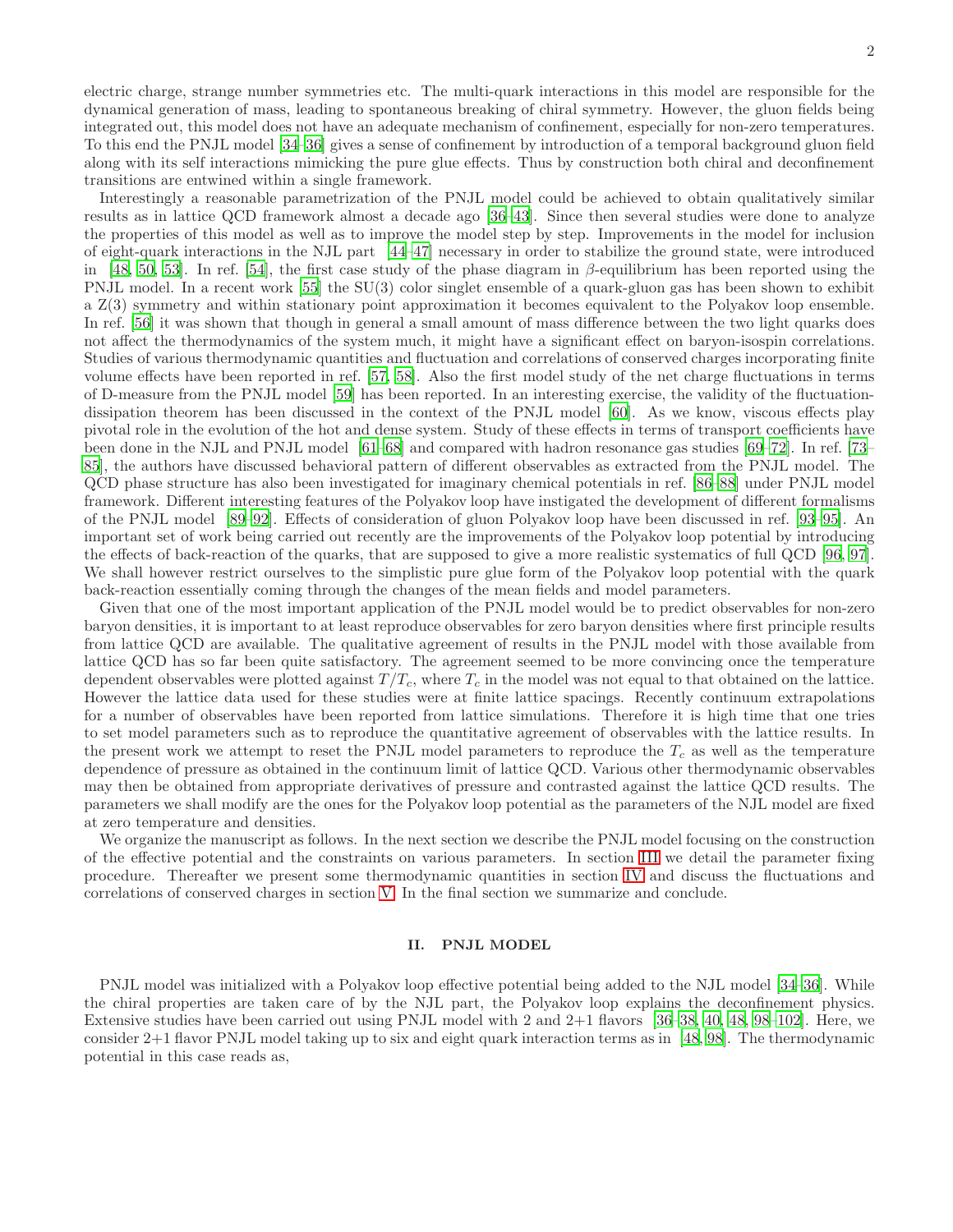$$
\Omega(\Phi, \bar{\Phi}, \sigma_f, T, \mu) = 2g_S \sum_{f=u,d,s} \sigma_f^2 - \frac{g_D}{2} \sigma_u \sigma_d \sigma_s + 3\frac{g_1}{2} (\sum_f \sigma_f^2)^2 + 3g_2 \sum_f \sigma_f^4 - 6 \sum_f \int_0^\infty \frac{d^3 p}{(2\pi)^3} E_f \Theta(\Lambda - |\vec{p}|)
$$
  

$$
- 2T \sum_f \int_0^\infty \frac{d^3 p}{(2\pi)^3} \ln \left[ 1 + 3 \left( \Phi + \bar{\Phi} e^{-(E_f - \mu_f)/T} \right) e^{-(E_f - \mu_f)/T} + e^{-3(E_f - \mu_f)/T} \right]
$$
  

$$
- 2T \sum_f \int_0^\infty \frac{d^3 p}{(2\pi)^3} \ln \left[ 1 + 3 \left( \bar{\Phi} + \Phi e^{-(E_f + \mu_f)/T} \right) e^{-(E_f + \mu_f)/T} + e^{-3(E_f + \mu_f)/T} \right]
$$
  

$$
+ \mathcal{U}'(\Phi, \bar{\Phi}, T)
$$
 (1)

The fields  $\sigma_f = \langle \bar{\psi}_f \psi_f \rangle$  correspond to the two light flavor  $(f = u, d)$  condensates and the strange  $(f = s)$  quark condensate respectively. There is a four quark coupling term with coefficient  $g_S$ , a six quark coupling term breaking the axial U(1) symmetry explicitly with a coefficient  $g_D$ , and eight quark coupling terms with coefficients  $g_1$  and  $g_2$ necessary to sustain a stable minima in the NJL Lagrangian. The corresponding quasiparticle energy for a given flavor f is  $E_f = \sqrt{p^2 + M_f^2}$ , with the dynamically generated constituent quark masses given by,

$$
M_f = m_f - 2g_S \sigma_f + \frac{g_D}{2} \sigma_{f+1} \sigma_{f+2} - 2g_1 \sigma_f (\sigma_u^2 + \sigma_d^2 + \sigma_s^2) - 4g_2 \sigma_f^3 \tag{2}
$$

In the above, if  $\sigma_f = \sigma_u$ , then  $\sigma_{f+1} = \sigma_d$  and  $\sigma_{f+2} = \sigma_s$ , and so on in a clockwise manner. The finite range integral gives the zero point energy. The different parameters as obtained from [\[48\]](#page-12-18) are given in Table [I.](#page-2-0)

|         |         |         |                             |  | Interaction $m_u$ (MeV) $m_s$ (MeV) $\Lambda$ (MeV) $g_s \Lambda^2$ $g_D \Lambda^5$ $g_1 \times 10^{-21}$ (MeV <sup>-8</sup> ) $g_2 \times 10^{-22}$ (MeV <sup>-8</sup> ) |          |
|---------|---------|---------|-----------------------------|--|---------------------------------------------------------------------------------------------------------------------------------------------------------------------------|----------|
| 6-quark | $5.5\,$ | 134.758 | $\mid$ 631.357 3.664 74.636 |  |                                                                                                                                                                           | 0.0      |
| 8-quark | $5.5\,$ | 183.468 | $\mid$ 637.720 2.914 75.968 |  | 2.193                                                                                                                                                                     | $-5.890$ |

<span id="page-2-0"></span>TABLE I: Parameters in the NJL model

The finite temperature and chemical potential contributions of the constituent quarks are given by the next two terms. Note that these are basically coming from the fermion determinant in the NJL model modified due to the presence of the fields corresponding to the traces of Polyakov loop and its conjugate given by  $\Phi = \frac{T_{r_c}L}{N_c}$  and  $\bar{\Phi} = \frac{T_{r_c}L^{\dagger}}{N_c}$ respectively. Here  $L(\vec{x}) = \mathcal{P}exp\left[i\int_0^{1/T} d\tau A_4(\vec{x}, \tau)\right]$  is the Polyakov loop, and  $A_4$  is the temporal component of background gluon field.

The effective potential that describes the self interaction of the  $\Phi$  and  $\bar{\Phi}$  fields are given by  $\mathcal{U}'$ . Various forms of the potential exist in the literature (see e.g. [\[39,](#page-12-31) [40](#page-12-30), [75,](#page-13-15) [103,](#page-13-16) [104](#page-13-17)]). We shall use the form prescribed in [\[40\]](#page-12-30) which reads as,

$$
\frac{\mathcal{U}'(\Phi,\bar{\Phi},T)}{T^4} = \frac{\mathcal{U}(\Phi,\bar{\Phi},T)}{T^4} - \kappa ln[J(\Phi,\bar{\Phi})].
$$
\n(3)

Here  $\mathcal{U}(\Phi,\bar{\Phi},T)$  is a Landau-Ginzburg type potential commensurate with the global  $Z(3)$  symmetry of the Polyakov loop [\[36](#page-12-14)].  $J(\Phi, \Phi)$  is the Jacobian of transformation from the Polyakov loop to its traces, and  $\kappa$  is a dimensionless parameter which is determined phenomenologically. The effective potential is chosen to be of the form,

$$
\frac{\mathcal{U}(\Phi, \bar{\Phi}, T)}{T^4} = -\frac{b_2(T)}{2} \bar{\Phi}\Phi - \frac{b_3}{6} (\Phi^3 + \bar{\Phi}^3) + \frac{b_4}{4} (\bar{\Phi}\Phi)^2 \tag{4}
$$

The coefficient  $b_2(T)$  is chosen to have a temperature dependence of the form,

$$
b_2(T) = a_0 + a_1 \exp(-a_2 \frac{T}{T_0}) \frac{T_0}{T},
$$
\n(5)

and  $b_3$  and  $b_4$  are chosen to be constants. In the next section we discuss the methodology for fixing these parameters.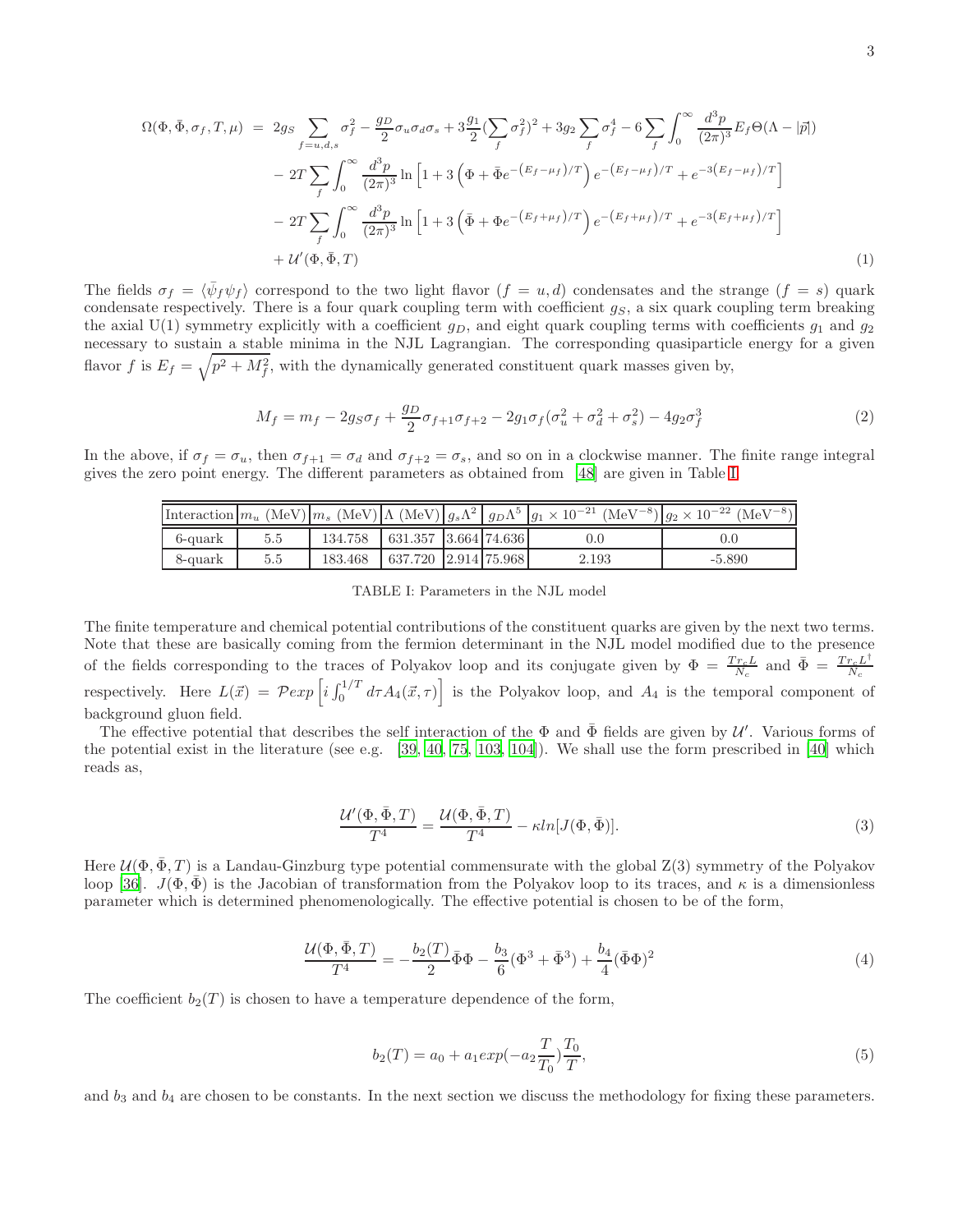# <span id="page-3-0"></span>III. FIXING POLYAKOV LOOP POTENTIAL PARAMETERS

The Polyakov loop fields are expected to approach unity for large temperatures. Therefore for an effective model of pure glue theory the minimization of the potential would be obtained for  $\lim_{T\to\infty}\Phi = 1$ . Also the pressure should be that of the massless free gluon gas. Using these two conditions one may obtain  $b_3$  and  $b_4$  in terms of  $b_2(T \to \infty) = a_0$ . The parameters  $a_1$ ,  $a_2$  and  $T_0$  and  $\kappa$  may thereafter be fixed phenomenologically by requiring that the crossover temperature comes around  $T_c \sim 160 \text{MeV}$ , along with the pressure to agree with the lattice QCD results for various temperatures.

| Interaction $T_0$ (MeV) |     | a <sub>0</sub> | a <sub>1</sub> | a <sub>2</sub> |                                                 | $\kappa$ |
|-------------------------|-----|----------------|----------------|----------------|-------------------------------------------------|----------|
| 6-quark                 | 175 |                |                |                | $(6.75 - 9.0) 0.25 0.805 7.555 0.1$             |          |
| 8-quark                 | 175 |                |                |                | $\left  6.75 \right $ -9.8 0.26 0.805 7.555 0.1 |          |

<span id="page-3-1"></span>TABLE II: Parameters for the Polyakov loop potential.

We first fixed the parameter values of  $a_0$ ,  $T_0$  and  $\kappa$ . Then  $b_3$  and  $b_4$  were obtained in terms of  $a_0$ . Thereafter  $a_1$ and  $a_2$  were adjusted to get the best combination for the crossover temperature  $T_c$  and the pressure vs temperature plot to agree with continuum limit obtained from lattice QCD computations. The set of parameters thus obtained is given in Table [II.](#page-3-1)



<span id="page-3-2"></span>FIG. 1: (color online) The temperature derivatives of  $\sigma_f$  for light flavors and Polyakov loop fields for 6-quark (left) and 8-quark (right) interactions.  $\sigma_0$  denotes the value of  $\sigma_f$  at  $T=0$ .

The deconfinement temperature obtained in lattice QCD with physical quark masses from the fluctuation of the Polyakov loop is much higher than the chiral transition temperature [\[8,](#page-12-32) [10\]](#page-12-33). However the deconfinement temperature as measured from the peak of the entropy of a static quark is found to be consistent with the chiral transition temperature [\[105](#page-13-18)]. In our model framework we consider the temperature derivatives of the mean fields and locate their peaks to obtain the transition temperature. The temperature derivative of the Polyakov loop is closely related to the definition of temperature derivative of the static quark free energy that gives its entropy as defined in [\[105\]](#page-13-18). The plots for  $d\sigma_f/dT$  for light flavors and  $d\Phi/dT$  are shown in Fig. [1.](#page-3-2) The corresponding  $T_c$  was obtained from the average of the two peak positions. It was observed that the modification of parameter values did not produce any appreciable reduction of the  $T_c$  from what we have obtained. This means that with only the adjustments of parameters of the Polyakov loop potential  $T_c$  cannot be reduced further. In fact there is a drastic reduction in  $T_c$  for 6-quark interactions here compared to our earlier parametrization reported in [\[48\]](#page-12-18). The reduction is quite small for the 8-quark interaction. The resulting values of  $T_c$  are listed in Table [III.](#page-4-1)

In Fig. [2](#page-4-2) we show scaled pressure, as a function of temperature. The scaled pressure grows from close to zero at small temperatures and reaches almost 75% of the Stefan-Boltzmann (SB) limit commensurate with present day continuum lattice data [\[13](#page-12-2), [14](#page-12-3)]. This is in sharp contrast to the earlier results in which the scaled pressure was shown to grow to almost 90% of the SB limit [\[48\]](#page-12-18), commensurate with finite lattice spacing data available at that time [\[49\]](#page-12-34). Thus by refixing the parameters of the Polyakov loop potential we have been able to achieve both a crossover temperature of  $T_c \sim 160$  MeV as well as quantitative agreement of temperature variation of pressure with the lattice QCD continuum estimation. For temperatures below  $T_c$  the model results do differ slightly from the lattice data.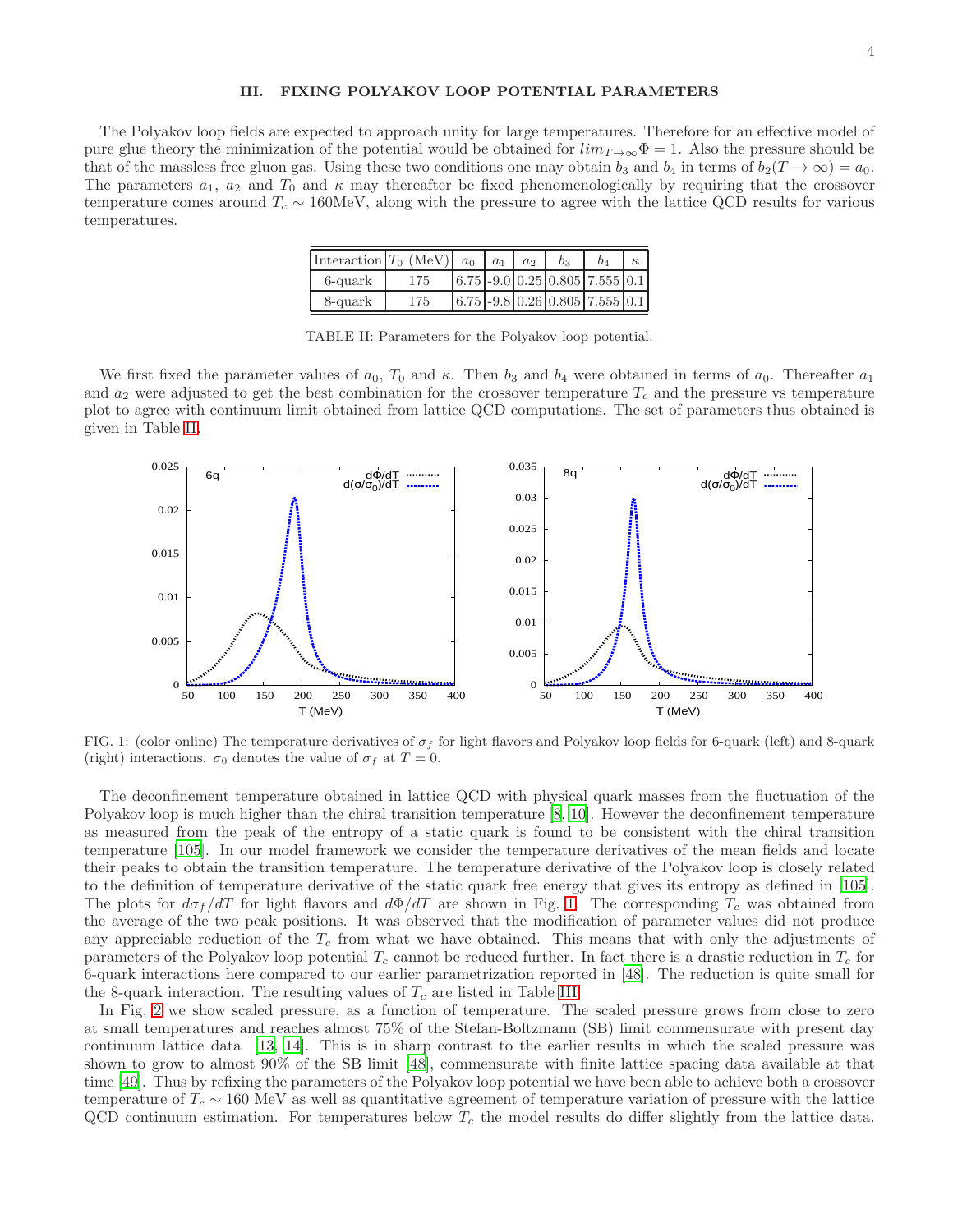|         | Interaction Peak position of $d\Phi/dT$ (MeV) Peak position of $d\sigma/dT$ (MeV) $T_c$ (MeV) |     |       |
|---------|-----------------------------------------------------------------------------------------------|-----|-------|
| 6-quark | 142                                                                                           |     | 166.5 |
| 8-quark | 158                                                                                           | 167 | 162.5 |

<span id="page-4-1"></span>TABLE III: Location of crossover temperature



<span id="page-4-2"></span>FIG. 2: (color online) Variation of pressure scaled with  $T^4$  as function of temperature. The continuum extrapolated dataset of HotQCD [\[13\]](#page-12-2) and Wuppertal-Budapest (WUB) [\[14](#page-12-3)] collaborations are shown.

We note that though the lattice data by the Hot-QCD and Wuppertal-Budapest group agree within error bars for the lower values of temperature there is about a standard deviation of difference for the higher temperature ranges. We simply adjusted the parameters so that in the PNJL model the pressure goes through values from one of them chosen randomly - in this case the Hot-QCD data. We also note that there is almost no difference between pressure vs temperature plot of the 6-quark and 8-quark interaction versions of the PNJL model by construction.

## <span id="page-4-0"></span>IV. THERMODYNAMICS



<span id="page-4-3"></span>FIG. 3: (color online) The scaled entropy (left) and scaled energy density (right) as functions of temperature. The continuum extrapolated dataset of HotQCD and Wuppertal-Budapest (WUB) collaborations are taken respectively from [\[13](#page-12-2)] and [\[14](#page-12-3)].

The various thermodynamic quantities can now be obtained from corresponding derivatives of pressure that arise from the respective thermodynamic relations. From the first order derivative of pressure with respect to temperature, one can obtain the entropy density  $s = \frac{\partial P}{\partial T}$  and energy density  $\epsilon = T^2 \frac{\partial (P/T)}{\partial T} = T \frac{\partial P}{\partial T} - P$ . These are plotted in Fig. [3.](#page-4-3)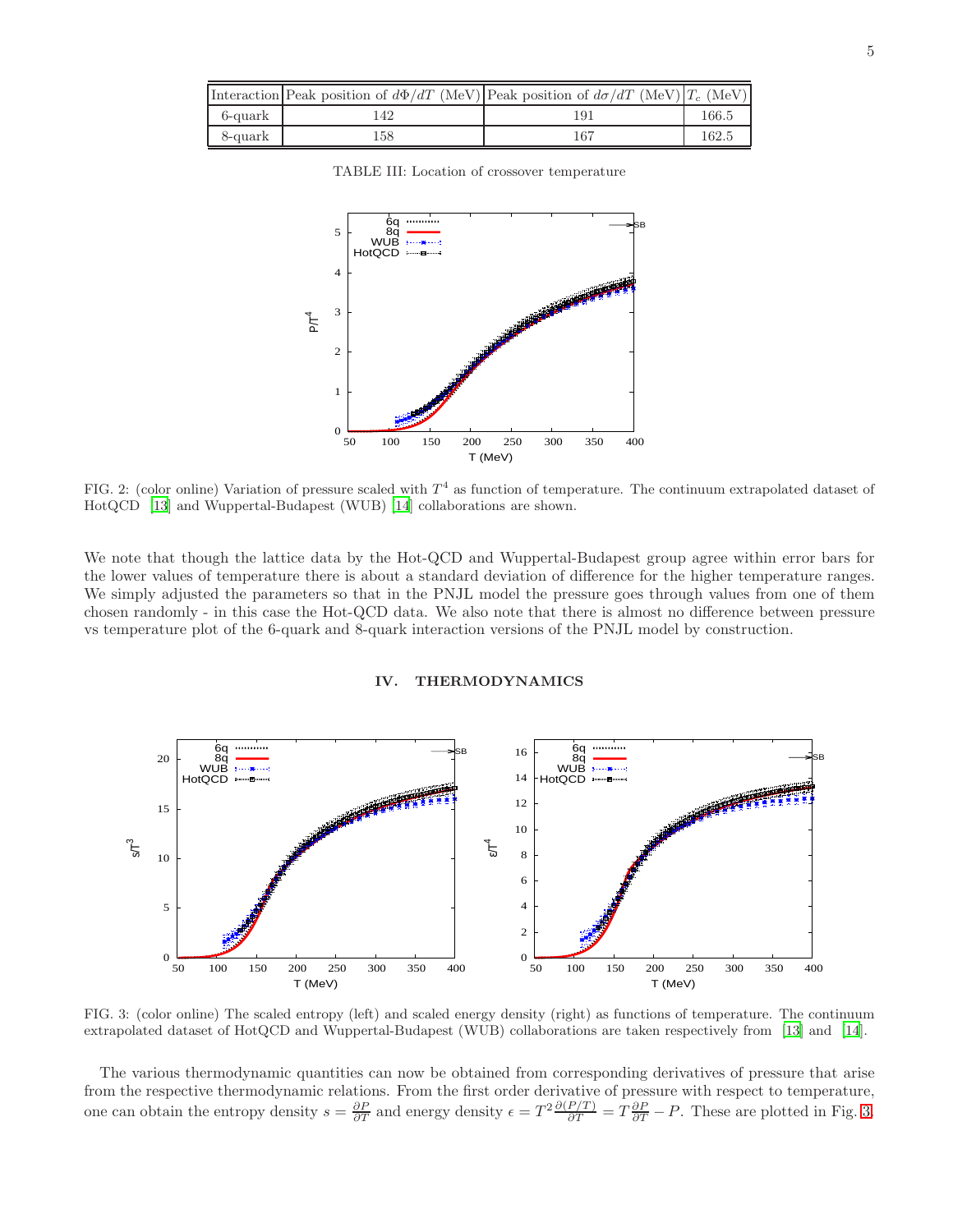They are also contrasted with recent Hot-QCD and Wuppertal-Budapest continuum results. We find that the results of PNJL model satisfactorily reproduce lattice data quantitatively. Here again the difference between the two sets of lattice QCD data at high temperatures are evident, and our results align well with the Hot-QCD data by construction. For  $T < T_c$  the PNJL results deviate from lattice QCD data by a small amount similar to that observed for pressure.



<span id="page-5-0"></span>FIG. 4: (color online) Trace of energy momentum tensor as a function of temperature. The continuum extrapolated dataset of HotQCD and Wuppertal-Budapest (WUB) collaborations are taken respectively from [\[13](#page-12-2)] and [\[14](#page-12-3)].

Given that the equation of state in the PNJL model agrees well with the lattice data we now consider other observables. The energy-momentum tensor  $\Theta_{\mu\mu} = \epsilon - 3P$  obtained in the PNJL model has a small difference with the lattice data near  $T_c$  as shown in Fig. [4.](#page-5-0) In fact there is a similar small difference between the 6-quark and 8quark versions of the PNJL model. But the overall agreement over the full range of temperature is quite satisfactory. Comparing to earlier estimates based on finite lattice spacings it may be noted that the quantitative value of the height of the peak here has reduced to almost half of what was reported in [\[48\]](#page-12-18).



<span id="page-5-1"></span>FIG. 5: (color online) The specific heat (left) and squared speed of sound (right) as functions of temperature. The continuum extrapolated dataset of HotQCD and Wuppertal-Budapest (WUB) collaborations are taken respectively from [\[13](#page-12-2)] and [\[14](#page-12-3)].

From the second order derivative of pressure with respect to temperature we obtain two important quantities namely the specific heat at constant volume  $C_V = \frac{\partial \epsilon}{\partial T} = T \frac{\partial^2 P}{\partial T^2}$ , and the squared speed of sound  $c_s^2 = \frac{\partial P}{\partial \epsilon} = \frac{s}{C_V}$ . These are shown in Fig. [5.](#page-5-1) We find the specific heat obtained in PNJL model to agree well with the lattice QCD results except near the crossover region. In this region,  $C_V/T^3$  obtained from the PNJL model shows a small peak, but the lattice results are completely smooth. Though the lattice results do not show any peak there is a definite indication of a hump near the critical region. The differences between  $\Theta_{\mu\mu}$  and  $C_V$  obtained in the PNJL model and those on the lattice indicate that the crossover in the model is somewhat sharper than that on the lattice. However the size of the peak obtained here is substantially reduced compared to what was obtained with the earlier parametrizations [\[50\]](#page-12-19), and remains below the SB limit..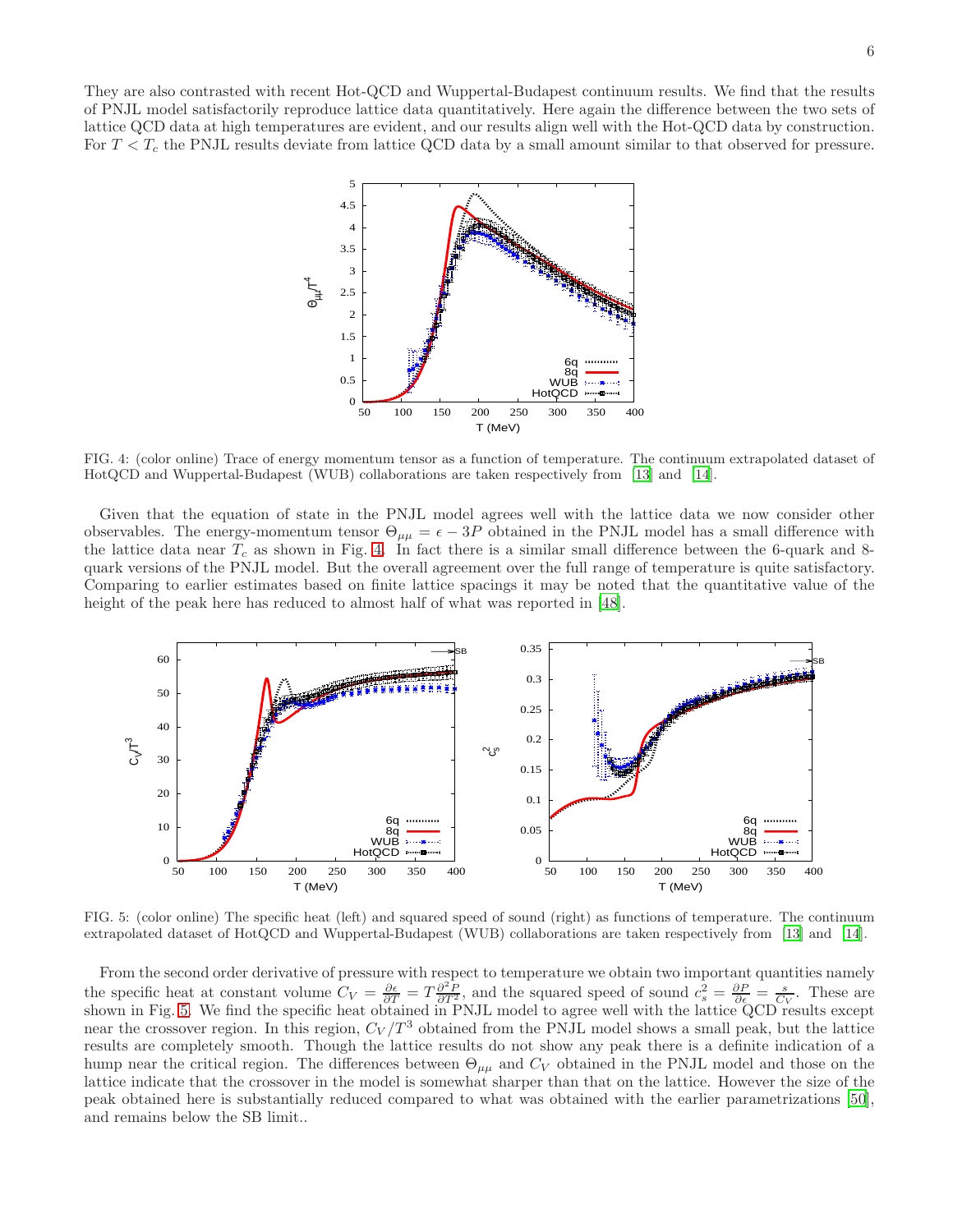The temperature variation of the speed of sound is shown in Fig. [5.](#page-5-1) One expects that at very low temperatures the speed of sound would be small as the pressure of the system is negligible and hadrons are massive. With increase in temperature the speed of sound will increase. However with increasing temperature the hadron resonances with higher and higher masses would be excited and the speed of sound would not reach the SB limit. In fact it may even start decreasing with temperature [\[51\]](#page-12-35). After the crossover the degrees of freedom change from hadronic to partonic and therefore speed of sound may again increase. The minimum of the speed of sound known as the softest point may be a crucial indicator of the transition to be observed in heavy-ion collisions [\[52\]](#page-12-36). Such a minimum in the temperature variation of speed of sound is visible in the lattice QCD data as shown in Fig. [5,](#page-5-1) but is clearly absent in the PNJL model results. We note that the PNJL model results are consistent with the lattice data above  $T_c$ . The disagreement ensues in the phase where hadronic degrees of freedom are dominant. The PNJL model in the present form do not encapsulate the hadronic excitations effectively which has resulted in this discrepancy. We shall address proper extensions of the model elsewhere.



<span id="page-6-0"></span>FIG. 6: (color online) Phase diagram for 2+1 flavor PNJL with 6 and 8 quark interactions .

### The Phase Diagram:

Exploration of the phase diagram of strongly interacting matter is one of the major goals of the heavy-ion collision experiments. The currently running Beam Energy Scan experiments at the RHIC facility [\[106](#page-13-19)], and the upcoming Compressed Baryonic Matter experiment at the FAIR facility [\[107\]](#page-13-20) and the experiments at the NICA facility [\[108](#page-13-21)] are specifically designed for this purpose.

The phase diagram in the  $T - \mu_B$  plane for strongly interacting matter is being investigated theoretically for quite some time  $[109]$ . While there is a crossover of hadronic phase to partonic phase along the T direction as suggested by lattice QCD studies, the transition along the  $\mu_B$  direction is expected to be of first order from the various effective model analysis. The first order line is expected to bend towards the T axis starting from some finite  $\mu_B$  and end at a critical end point (CEP). This will have some value of temperature  $T_E$  and chemical potential  $\mu_{BE}$ .

A direct location of the CEP in lattice QCD is spoilt due the appearance of complex weight factors for non-zero  $\mu_B$  in the Monte Carlo simulations. Several techniques exist that can circumvent this difficulty to a limited extent. Using a reweighing technique the location of CEP was estimated first in [\[115\]](#page-13-23). Calculations in the imaginary chemical potential shows conflicting results of existence of CEP depending on the version of lattice fermions chosen [\[111,](#page-13-24) [112\]](#page-13-25). Radius of convergence analysis for the Taylor series expansion of pressure may also lead to an estimate of the CEP [\[5,](#page-11-2) [21,](#page-12-37) [23,](#page-12-38) [113,](#page-13-26) [114](#page-13-27), [117\]](#page-13-28). However a conclusive estimate of the CEP does not seem to have been reached. The present spread in the location of CEP is in the range  $0.95T_c < T_E < 0.99T_c$  and  $1.5T_c < \mu_{B_E} < 2.5T_c$ .

|         |      |       | Interaction $T_E$ (MeV) $T_E/T_c$ $\mu_{B_E}$ (MeV) $\mu_{B_E}/T_c$ |      |
|---------|------|-------|---------------------------------------------------------------------|------|
| 6-quark | 54.3 | 0.326 | 960                                                                 | 5.77 |
| 8-quark | 93.0 | 0.572 | 720                                                                 | 4.43 |

<span id="page-6-1"></span>TABLE IV: Location of critical end point

We have plotted the possible phase diagram in the PNJL model in Fig. [6](#page-6-0) considering both 6-quark and 8-quark interactions. The parameter values are held at those obtained along the temperature axis. We have used the inflection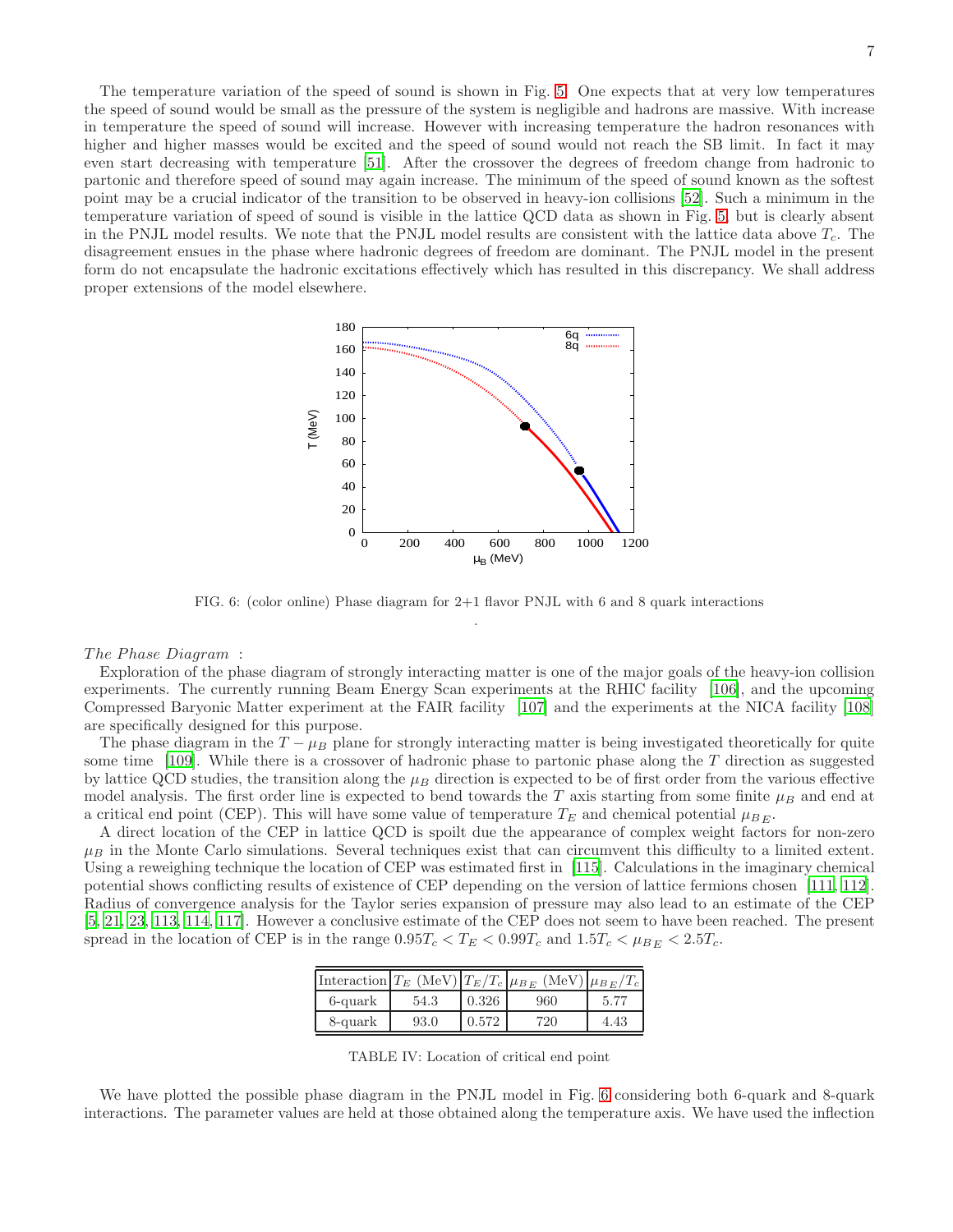points i.e. the temperature derivative of the chiral condensate as well as that of the Polyakov loop and considered their average as the estimate of the transition temperature for a given chemical potential. For a first order transition however we located the point of discontinuous jump of the field values themselves. At the critical end point the discontinuity vanishes and the derivative is sharply diverging.

The location of the critical end point is presented in Table [IV.](#page-6-1) The values are expectedly quite different from those obtained by us earlier with different set of parameter values [\[48\]](#page-12-18). Given that the  $T_c$  itself has been decreased by more than 25 MeV here for the 6-quark interaction, the  $T_E$  has reduced by about 40 MeV. For the 8-quark interaction the  $T_c$  value is reduced here by about 6 MeV, which has resulted in reducing the corresponding  $T_E$  by about 25 MeV. The  $\mu_{BE}$  values are quite large and differ within 30 MeV for both the interaction models. The estimates of the location of CEP obtained from the lattice QCD simulations with various limitations as summarized in [\[18\]](#page-12-6), are still significantly different from our model estimates.

### 0.18 0.006  $6<sub>q</sub>$ 6q SB 8q HotQCD 8q 0.16  $\frac{1}{2}, \ldots, \frac{1}{26}, \ldots, \frac{1}{26}$ Nt=6 0.005 WUB Nt=8 0.14 LQCD LQCD 0.12 0.004 0.1 മുപ cB 4 0.003 0.08 0.06 0.002 0.04 0.001 SB 0.02 0 0 50 100 150 200 250 300 350 400 50 100 150 200 250 300 350 400 T (MeV) T (MeV)

### <span id="page-7-0"></span>V. FLUCTUATIONS OF CONSERVED CHARGES

<span id="page-7-1"></span>FIG. 7: (color online) Variation of  $c_2^B$  and  $c_4^B$  as functions of temperature. The continuum extrapolated dataset for  $c_2^B$  of HotQCD and Wuppertal-Budapest (WUB) collaborations are taken respectively from [\[118\]](#page-13-29) and [\[130](#page-14-0)], as well as the data from [\[134](#page-14-1)] denoted as LQCD. For  $c_4^B$  HotQCD data for Nt=6 and 8 [\[135\]](#page-14-2) and the continuum data from [\[134](#page-14-1)] are considered.

Fluctuations and correlations of conserved charges are considered important for their role in determining the state of strongly interacting matter at high temperatures and densities [\[15,](#page-12-4) [50](#page-12-19), [53,](#page-12-20) [119,](#page-13-30) [120](#page-14-3)]. They may also be useful as signatures of a possible phase transition or crossover [\[16,](#page-12-39) [59,](#page-12-26) [121](#page-14-4)[–129\]](#page-14-5). The pressure of the system at a given temperature and arbitrary chemical potentials may be expanded as a Taylor series around zero chemical potentials. The coefficients of this series are directly related via fluctuation dissipation theorem [\[60](#page-12-27)], to the fluctuations and correlations at various orders. The basic globally conserved quantities in the strong interactions are the various flavors considered. These are related to the experimentally observed charges of baryon number B, electric charge Q and strangeness S. The diagonal Taylor coefficients  $c_n^X(T)$   $(X = B, Q, S)$  of  $n^{th}$  order in an expansion of the scaled pressure  $P(T, \mu_B, \mu_Q, \mu_S)/T^4$  may be written in terms of the fluctuations  $\chi_n^X(T)$  of the corresponding order as,

$$
c_n^X(T) = \frac{1}{n!} \frac{\partial^n (P/T^4)}{\partial (\frac{\mu_X}{T})^n} = T^{n-4} \chi_n^X(T) \tag{6}
$$

where the expansion is carried out around  $\mu_B = 0 = \mu_Q = \mu_S$ . The off-diagonal coefficients  $c_{n,m}^{X,Y}(T)$   $(X, Y = B, Q, S;$ where the expansion is carried out around  $\mu_B = 0 = \mu_Q = \mu_S$ . The off-diagonal coefficients  $c_{n,m}^{X,Y}(T)(X, Y = B, Q, S;$  $X \neq Y$ ) in the  $(m+n)^{th}$  order in the Taylor expansion are related to the correlations between the conserved charges  $\chi_{n,m}^{X,Y}(T)$  as,

$$
c_{m,n}^{X,Y} = \frac{1}{m!n!} \frac{\partial^{m+n}(P/T^4)}{(\partial(\frac{\mu_X}{T})^m)(\partial(\frac{\mu_Y}{T})^n)} = T^{m+n-4} \chi_{n,m}^{X,Y}(T)
$$
(7)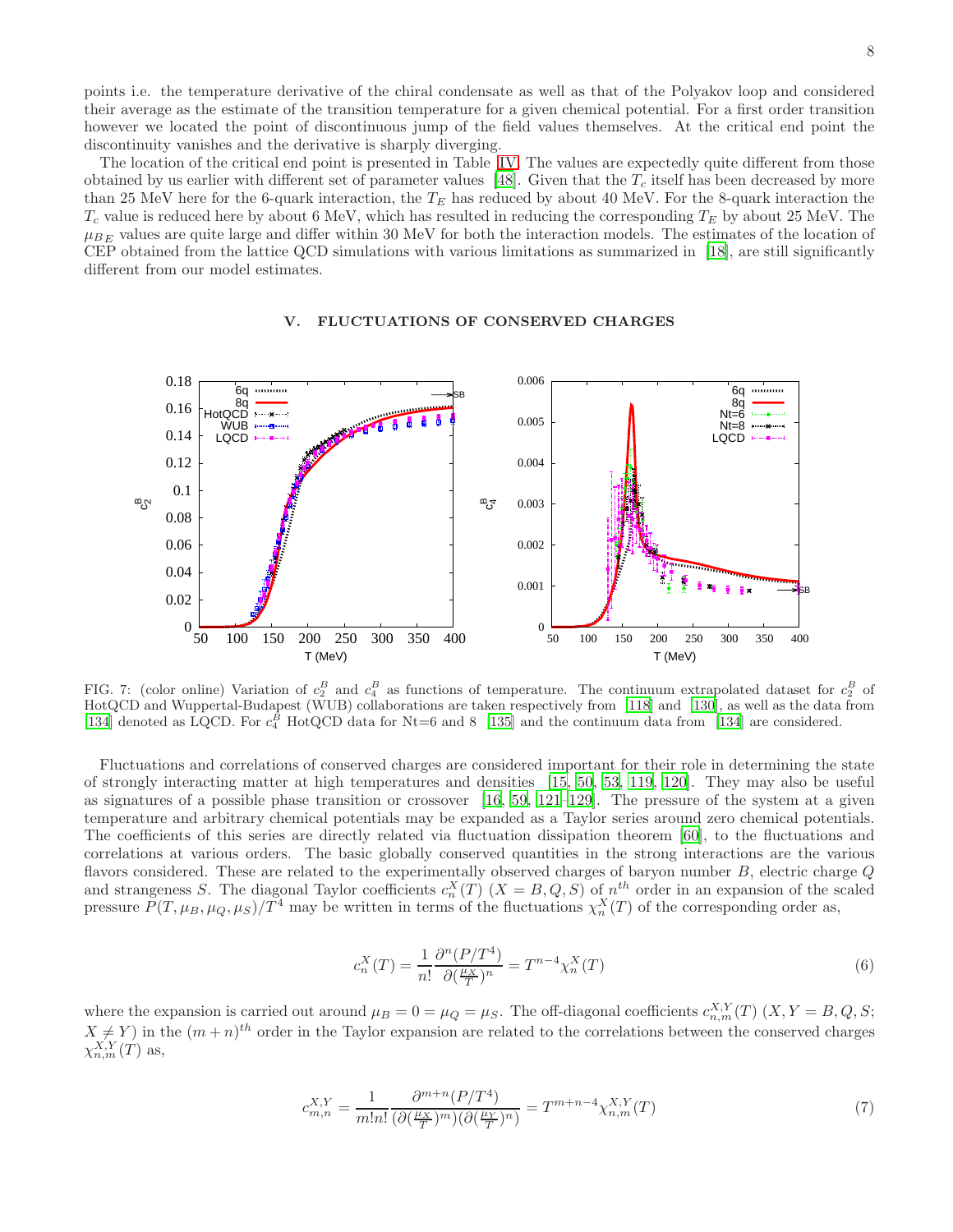Various fluctuations and correlations of the conserved charges have been measured in the lattice QCD framework either in the continuum limit [\[11,](#page-12-0) [118,](#page-13-29) [130](#page-14-0)[–134\]](#page-14-1) or for small lattice spacings, which are expected to be not far from the continuum limit [\[135](#page-14-2)]. Here we present a comparative study of these quantities with the present parametrization of the PNJL model. The quantities were obtained in the model by a suitable Taylor series fitting as has been discussed in detail in [\[37\]](#page-12-40).

In Fig. [7](#page-7-1) the variation of the baryon number susceptibilities  $c_2^B$  and  $c_4^B$  are shown as functions of temperature. While  $c_2^B$  mimics the behavior of an order parameter,  $c_4^B$  acts as its fluctuation. Apart from the qualitative similarity with the lattice QCD data, the quantitative agreement is encouraging. The second order susceptibility  $c_2^B$  seems to be impressively close to the lattice data except for a small difference beyond  $T \sim 300 \text{MeV}$ . Also the difference between the results for the 6-quark and the 8-quark interactions are quite small. For the fourth order susceptibility  $c_4^B$  similar difference remains between the lattice and model results at the higher temperature region.



<span id="page-8-0"></span>FIG. 8: (color online) Variation of  $c_2^Q$  and  $c_4^Q$  as functions of temperature. The continuum extrapolated dataset for  $c_2^Q$  of HotQCD and Wuppertal-Budapest (WUB) collaborations are taken respectively from [\[118\]](#page-13-29) and [\[130](#page-14-0)], as well as the data from [\[134](#page-14-1)] denoted as LQCD. For  $c_4^Q$  HotQCD data for Nt=6 and 8 [\[135\]](#page-14-2).



<span id="page-8-1"></span>FIG. 9: (color online) Variation of  $c_2^S$  and  $c_4^S$  as functions of temperature. The continuum extrapolated dataset for  $c_2^S$  of HotQCD and Wuppertal-Budapest (WUB) collaborations are taken respectively from [\[118\]](#page-13-29) and [\[130](#page-14-0)], as well as the data from [\[134](#page-14-1)] denoted as LQCD. For  $c_4^S$  HotQCD data for Nt=6 and 8 [\[135\]](#page-14-2).

The variation of the charge susceptibilities with temperature are shown in Fig. [8.](#page-8-0) The qualitative as well as quantitative comparison between the two interaction models and the lattice QCD data are quite similar to that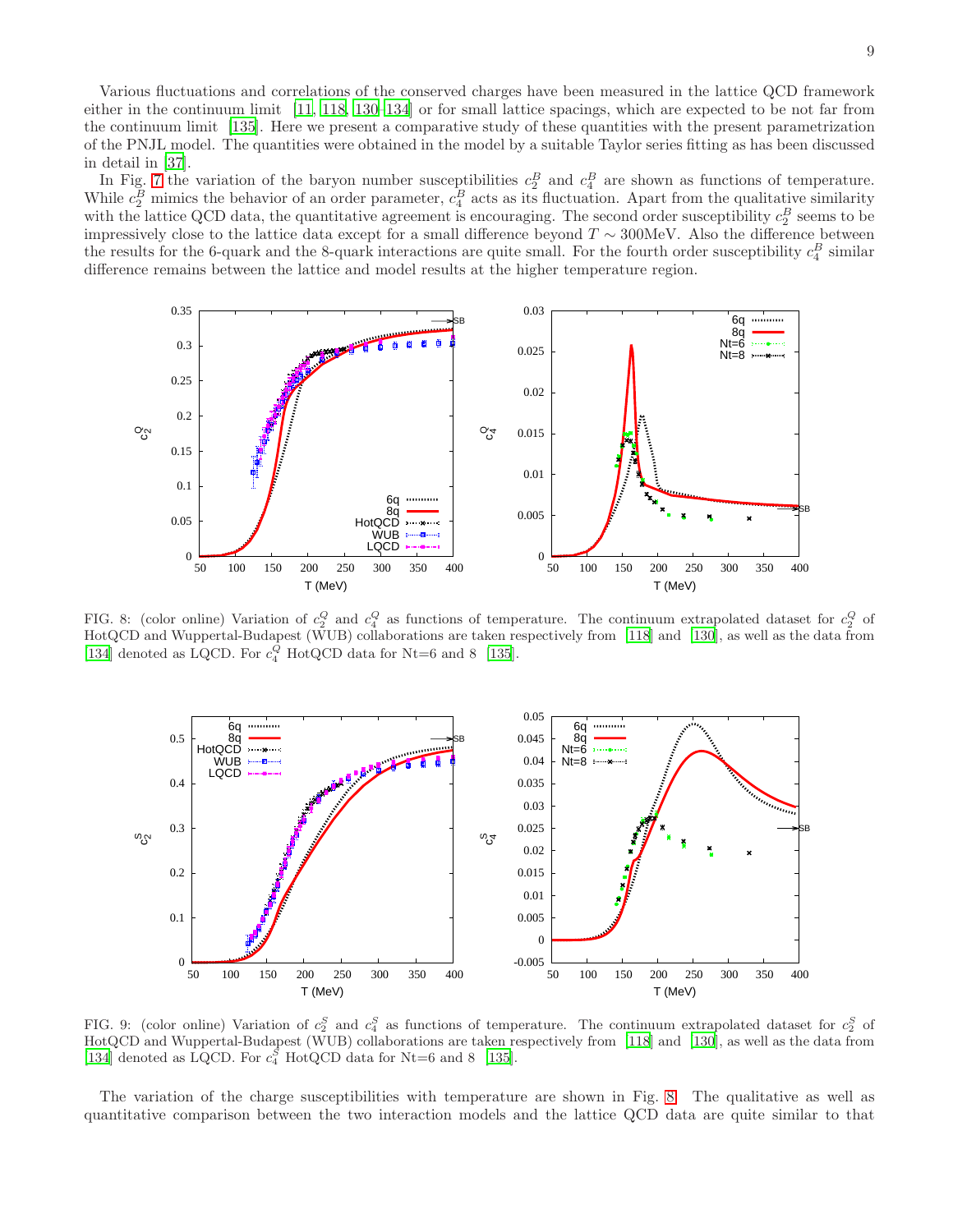discussed for the baryon number susceptibilities for  $T > T_c$ . However we now find significant difference between PNJL and lattice results for  $c_2^Q$  below the crossover temperature  $T_c$ . The lattice data is much larger than the model results. This seems to be expected from our earlier discussions of discrepancies in speed of sound. In the charge sector the dominant contributors are the light hadrons, and these excitations are effectively absent in the present form of the PNJL model. Therefore though the baryon fluctuations are well accounted for by the constituent quarks, proper considerations of other hadronic degrees of freedom below  $T_c$  is crucial to obtain the charge fluctuations.

The temperature variation of the strangeness susceptibilities  $c_2^S$  and  $c_4^S$  are shown in Fig. [9.](#page-8-1) Here also the quantitative results of  $c_2^S$  are found to be different between the model and lattice QCD data up to  $T_c$ . Proper inclusion of the light strange hadrons would be crucial in describing this region of temperature [\[136](#page-14-6)]. Above  $T_c$  the agreement is again much better. However for  $c_4^S$  there is a large difference between the PNJL model results and lattice data for  $T > T_c$ . The maxima obtained in the model is much larger, wider, as well as shifted towards higher temperatures as compared to the lattice data. As discussed by some of us earlier in Ref. [\[50](#page-12-19)] this is due to the melting of the strange quark condensate at higher temperatures in the PNJL model. This is possibly an artefact of constraining the NJL model parameters to be fixed at values obtained at zero temperature and chemical potentials. It would be important to investigate the necessary changes in the quark interactions in the NJL Lagrangian, but is beyond the scope of the present work.



<span id="page-9-0"></span>FIG. 10: (color online) Leading order correlation coefficients as a function of temperature. HotQCD continuum dataset have been taken from [\[118\]](#page-13-29).Lattice data from [\[134](#page-14-1)] have denoted as LQCD.

We now discuss the leading order correlations between the conserved charges. These are shown as functions of temperature in Fig. [10.](#page-9-0) The baryon number to electric charge (BQ) correlation  $c_{11}^{BQ}$  shows a hump around the crossover region and vanishes for both low and high temperatures. In the hadronic phase the baryon and electric charge are correlated because baryons have positive electric charge and anti-baryons have negative electric charge. However their masses being large, the correlations come out to be insignificant. With increasing temperature however the correlation becomes non-zero. On the other hand in the partonic phase, for the  $2+1$  flavor theory, there are three quarks with equal baryon number but electric charge of down and strange quarks are together opposite of that of the up quark, implying that in this phase the BQ correlation is zero. Thus we get the temperature variation of BQ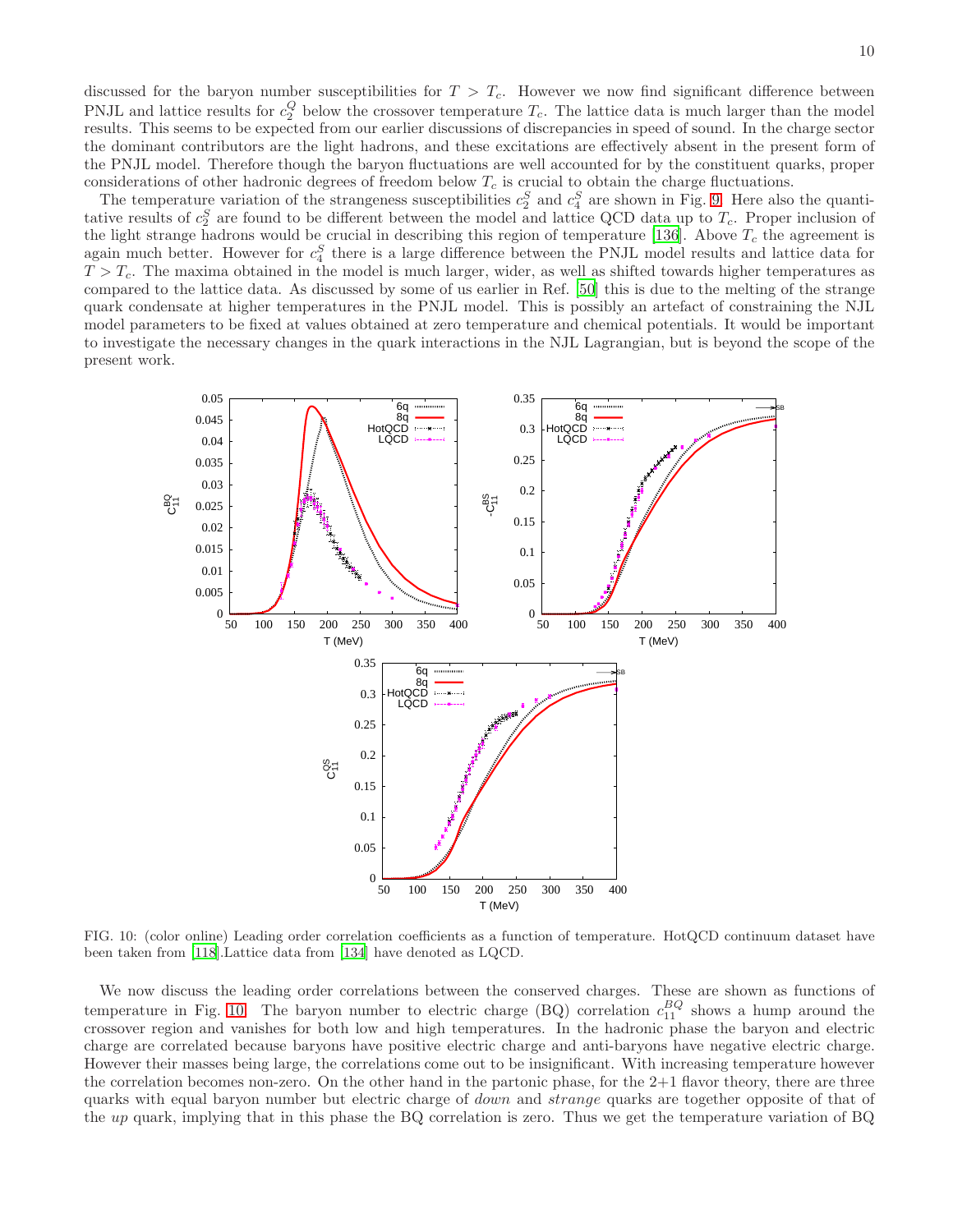correlation as shown in Fig. [10.](#page-9-0) We note that the BQ correlation in the PNJL model is larger than that obtained in the lattice QCD data.

The baryon number to strangeness (BS) correlation  $c_{11}^{BS}$  as well as the electric charge to strangeness (QS) correlation  $c_{11}^{QS}$  show a order parameter like behavior. This is because at low temperatures they are suppressed due to large hadronic masses, and eventually increases with increase in temperatures. For these two correlations we note that PNJL model results are significantly lower than the lattice QCD data. This is similar to the behavior of the second order strangeness susceptibility  $c_2^S$ , which should be as we discuss below. For these correlators we find the lattice results to be larger than the PNJL results.

Now it seems strange that the correlators at the same order have opposite behavior for  $c_{11}^{BQ}$  versus  $c_{11}^{BS}$  and  $c_{11}^{QS}$ , when PNJL model is compared to the lattice QCD data. Let us try to argue how this could naturally arise. For that we first express the correlators in terms of the fluctuations and correlations in terms of the flavor basis. The relations are given as,

$$
c_{11}^{BQ} = \frac{1}{9} \left( c_2^u - c_2^s + c_{11}^{ud} - c_{11}^{us} \right), \tag{8}
$$

$$
c_{11}^{BS} = \frac{1}{3} \left( -c_2^s - 2c_{11}^{us} \right), \tag{9}
$$

$$
c_{11}^{QS} = \frac{1}{3} (c_2^s - c_{11}^{us}), \qquad (10)
$$

where  $c_2^u = c_2^d$  and  $c_2^s$  are the second order flavor susceptibilities and  $c_{11}^{ud}$  and  $c_{11}^{us}$  are the second order flavor correlations. We note that if we consider the flavor correlators to be numerically much smaller than the flavor susceptibilities one may again describe the observed behavior of the correlators in Fig. [10.](#page-9-0) The up flavor diagonal and the off-diagonal susceptibilities are presented in Fig. [11.](#page-10-0) The strange flavor diagonal susceptibility is identical to the strangeness diagonal susceptibility as shown in Fig. [9.](#page-8-1) While  $c_{11}^{BS}$  and  $c_{11}^{QS}$  will inherit the order parameter like behavior of  $c_2^s$ ,  $c_{11}^{BQ}$  will vary depending on the difference between  $c_2^u$  and  $c_2^s$ . This may explain the higher value obtained in the PNJL model with respect to lattice QCD data. To see this we note that in [\[56\]](#page-12-23) some of us discussed the variation of the baryon number to isospin (BI) correlation  $c_{11}^{BI} = \frac{1}{6} \left( c_2^u - c_2^d \right)$  with different current masses for the up and down quarks in a 2 flavor system. For identical light quark masses,  $c_{11}^{BI}$  should be zero, but it becomes non-zero when the current masses are different. It was further discussed that value of  $c_{11}^{BI}$  is proportional to this mass difference and for small quark masses it has a consistent scaling with the amount of mass splitting. Here for  $c_{11}^{BQ}$  a similar situation arises due to the large strange quark current mass difference with that of the light quarks.



<span id="page-10-0"></span>FIG. 11: (color online) Leading order fluctuations and correlations of quark flavors as a function of temperature. Lattice continuum data for WUB are from [\[130](#page-14-0)] and LQCD are from [\[134\]](#page-14-1).

For the PNJL model we have considered the current quark masses as given in Table [I.](#page-2-0) For the lattice QCD data the bare quark mass in physical units are found to have an average value of  $m_s = 81$ MeV (with a spread of 2 MeV), for the temperature range of the data as obtained from Table XII of Ref. [\[12\]](#page-12-1). This difference in the bare masses may account for the difference in BQ correlation between PNJL model and the lattice QCD results. A detailed study in this direction will be presented elsewhere.

The strange quark mass being smaller for the lattice data it is highly conceivable that the second order susceptibilities are higher on the lattice exactly as observed in the behavior of  $c_{11}^{BS}$  and  $c_{11}^{QS}$ . This would also partially be responsible for the large difference of  $c_2^S$  obtained in the PNJL model and on the lattice. A proper reparametrization of the NJL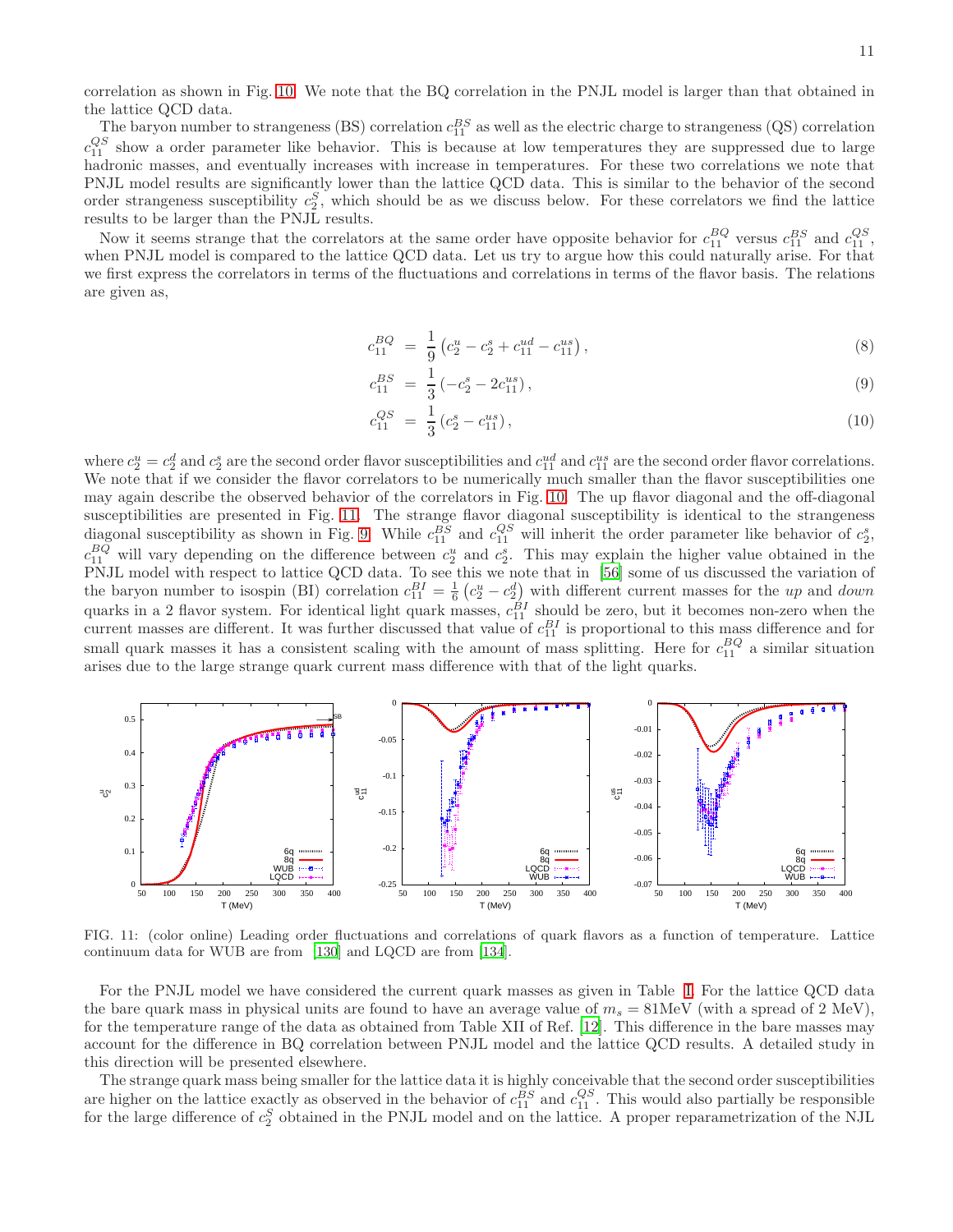model with lower current mass for the strange quark may therefore bridge the gap in the various susceptibilities and correlations related to the strangeness sector and will be addressed elsewhere. It should also be noted that a further suppression to the BQ correlation in the lattice data is due to a significant contribution from the ud correlation. The flavor correlations in the PNJL model are quite suppressed compared to the continuum lattice data, which is probably due to the lack of proper considerations of the hadronic degrees of freedom.

# VI. CONCLUSIONS

QCD in the non-perturbative domain is best realized with lattice QCD simulations which are however very costly. Simpler model approaches are efficient in the extraction of the quantities of interest at arbitrary values of external parameters like temperature, chemical potential etc. which however needs to have reliability validated quantitatively. In this work we discussed how far the PNJL model is suitable in describing the thermodynamic properties of strongly interacting matter. Recently, lattice QCD simulations have been extrapolated to the continuum limit and almost physical quark masses, obtaining a variety of interesting information for a wide range of temperature. Therefore it seemed timely that a reparametrization of the PNJL model be made to check if it can satisfactorily predict various measured observables on the lattice.

An important observation in the continuum extrapolated lattice results is that the pressure of strongly interacting matter is significantly below that of ideal gas of quarks and gluons even at reasonably large temperatures. This implies that the gluon mediated interactions must be strong even though the degrees of freedom may have changed from hadronic to partonic ones. So we chose to reparametrize the Polyakov loop self interactions in the PNJL model which is supposed to mimic the gluonic effects. The NJL model parameters were set from hadronic properties at zero temperature and chemical potentials.

We found excellent agreement of the equation of state in the PNJL model with that of lattice QCD data in a wide range of temperatures. The specific heat has a small peak in the model near the crossover in the model. Though not a prominent peak but a hump is surely present in the lattice QCD data. The speed of sound agrees with lattice data except for  $T < T_c$ .

The second and fourth order susceptibilities of the baryon number were again found to be in reasonable quantitative agreement with the lattice data. For the electric charge susceptibilities we found some disagreement for  $T < T_c$ . The disagreement in this region for speed of sound as well as susceptibilities could possibly be due to absence of light hadrons in the present formulation of the PNJL model.

Significant disagreement was observed for baryon-charge, baryon-strangeness and charge-strangeness correlations. The values were more in the PNJL model for the baryon-charge correlation and opposite for the other correlators. We argued that this could possibly due to the difference in the bare strange quark masses used in the PNJL model and the lattice formulations. With this argument the opposing discrepancies in the correlators could also be explained. This could also be partially responsible for the discrepancies in the strangeness susceptibilities. The most significant disagreement is observed for the fourth order susceptibility of strangeness for  $T > T_c$ . The slow melting of the strange quark condensate seems to be a major cause for this discrepancy.

Thus even though the quantitative agreement of a variety of observables in the PNJL model with the lattice QCD data was found to be encouraging, certain differences still remain. A proper consideration of hadronic excitations and reparametrization of the NJL part seems necessary. We would like to address these issues elsewhere.

### Acknowledgements

The authors would like to thank Council for Scientific and Industrial Research (CSIR), Department of Science and Technology (DST) and Alexander von Humboldt Foundation (AvH) for financial support for funding this work. We thank Johannes Weber for useful suggestions.

<span id="page-11-0"></span><sup>[1]</sup> G. Boyd, J. Engels, F. Karsch, E. Laermann, C. legeland, M. Lugermeier, and B. Peterson, Nucl. Phys. B469, 419 (1996).

<sup>[2]</sup> J. Engels, O. Kaczmarek, F. Karsch, and E. Laermann, Nucl. Phys. B558, 307 (1999).

<span id="page-11-1"></span><sup>[3]</sup> Z. Fodor and S. D. Katz, Phys. Lett. B 534, 87 (2002).

<sup>[4]</sup> Z. Fodor, S. D. Katz, and K. K. Szabo, Phys. Lett. B 568, 73 (2003).

<span id="page-11-2"></span><sup>[5]</sup> C. R. Allton, S. Ejiri, S. J. Hands, O. Kaczmarek, F. Karsch, E. Laermann, Ch. Schmidt, and L. Scorzato, Phys. Rev. D 66, 074507 (2002).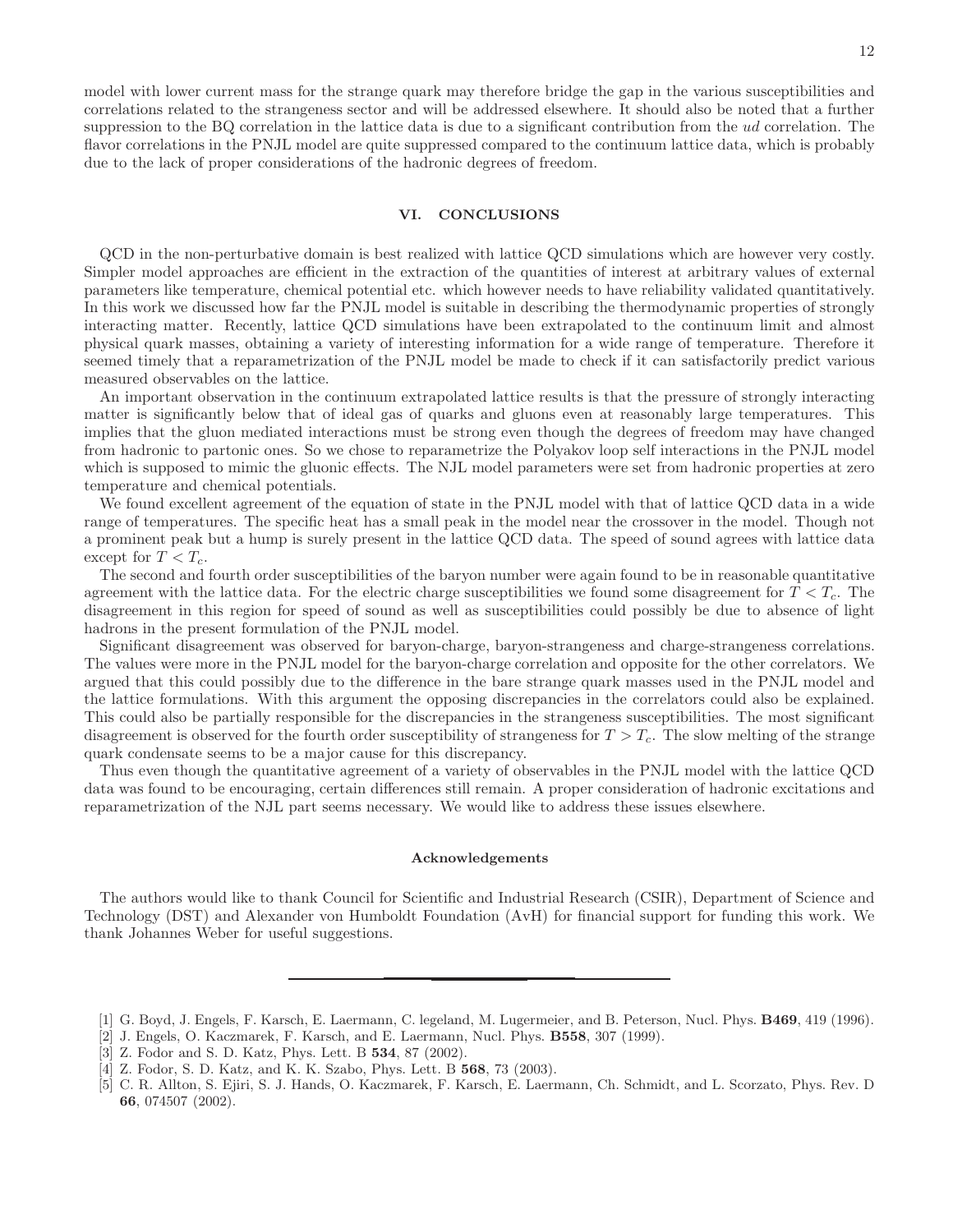- <span id="page-12-7"></span>[6] C. R. Allton, S. Ejiri, S. J. Hands, O. Kaczmarek, F. Karsch, E. Laermann, and Ch. Schmidt, Phys. Rev. D 68, 014507 (2003).
- <span id="page-12-8"></span>[7] P. de Forcrand and O. Philipsen, Nucl. Phys. B673, 170 (2003).
- <span id="page-12-32"></span>[8] Y. Aoki, Z. Fodor, S. D. katz, and K. K. Szabo, Phys. Lett. B 643, 46 (2006).
- [9] Y. Aoki, G. Endrodi, Z. Fodor, S. D. Katz and K. K. Szabo, Nature 443, 675 (2006).
- <span id="page-12-33"></span>[10] Y. Aoki, S. Borsanyi, S. Durr, Z. Fodor, S. D. Katz, S. Krieg, and K. K. Szabo, J. High Energy Phys. 06, 088 (2009).
- <span id="page-12-0"></span>[11] S. Borsanyi, Z. Fodor, S. D. Katz, S. Krieg, C. Ratti and K. K. Szabo, Phys. Rev. Lett. 111, 062005 (2013)
- <span id="page-12-1"></span>[12] A. Bazavov *et al.*, Phys. Rev. D **85**, 054503 (2012).
- <span id="page-12-2"></span>[13] A. Bazavov et al., Phys. Rev. D  $90, 094503$  (2014).
- <span id="page-12-3"></span>[14] S. Borsanyi et al., Phys. Lett. B **730**, 99 (2014).
- <span id="page-12-4"></span>[15] S. Ejiri, F. Karsch, and K. Redlich, Phys. Lett. B 633, 275 (2006).
- <span id="page-12-39"></span>[16] Y. Hatta and M. A. Stephanov, Phys. Rev. Lett. **91**, 102003 (2003).
- <span id="page-12-5"></span>[17] M. A. Stephanov, Phys. Rev. Lett. **102**, 032301 (2009).
- <span id="page-12-6"></span>[18] H.-T. Ding, F. Karsch, and S. Mukherjee arXiv: 1504.05274v1 [hep-lat] (2015).
- <span id="page-12-9"></span>[19] M.P. Lombardo and M. dElia, Phys. Rev. D **67** 014505 (2003);
- [20] S. Gottlieb et al., Phys. Rev. Lett. **59** 2247 (1987); S. Choe et al., Phys. Rev. D **65** 054501 (2002).
- <span id="page-12-37"></span>[21] R. V. Gavai and S. Gupta, Phys. Rev. D 68, 034506 (2003).
- [22] R. V. Gavai and S. Gupta, Nucl. Phys. Proc. Suppl. B 129 524 (2004); S. Gupta and R. Ray, Phys. Rev. D 70 114015 (2004). R. V. Gavai and S. Gupta, Phys. Rev. D 72 054006 (2005).
- <span id="page-12-38"></span>[23] C. Allton, M. Doring, S. Ejiri, S. Hands, O. Kaczmarek, F. Karsch, E. Laermann, and K. Redlich, Phys. Rev. D 71, 054508 (2005).
- [24] O. Kaczmarek, F. Karsch, E. Laermann, C. Miao, S. Mukherjee, P. Petreczky, C. Schmidt, W. Soeldner, and W. Unger, Phys. Rev. D 83, 014504 (2011).
- [25] G. Endrodi, Z. Fodor, S.D. Katz, K.K. Szabo, J. High Energy Phys. 04 (2011) 001.
- <span id="page-12-10"></span>[26] S. Borsanyi, G. Endrodi, Z. Fodor, S.D. Katz, S. Krieg, C. Ratti, K.K. Szabo, J. High Energy Phys. 08, 053 (2012).
- <span id="page-12-11"></span>[27] Y. Nambu, and G. Jona-Lasinio, Phys. Rev. 122, 345 (1961); 124, 246 (1961).
- [28] T. Kunihiro and T. Hatsuda, Phys. Lett. B 206, 385 (1988).
- [29] U. Vogl and W. Weise, Prog. Part. Nucl. Phys. 27, 195 (1991).
- [30] S. P. Klevansky, Rev. Mod. Phys. 64, 649 (1992).
- [31] T. Hatsuda and T. Kunihiro, Phys. Rep. 247, 221 (1994).
- [32] M. Buballa, Phys. Rep. 407, 205 (2005).
- <span id="page-12-12"></span>[33] A. Barducci, R. Casalbuoni, G. Pettini, and L. Ravagli, Phys. Rev. D **72**, 056002 (2005).
- <span id="page-12-13"></span>[34] P. N. Meisinger and M. C. Ogilvie, Phys. Lett. **B379**, 163 (1996); Nucl. Phys. B, Proc. Suppl. 47, 519 (1996).
- [35] K. Fukushima, Phys. Lett. B **591**, 277 (2004).
- <span id="page-12-14"></span>[36] C. Ratti, M. A. Thaler, and W. Weise, Phys. Rev. D **73**, 014019 (2006).
- <span id="page-12-40"></span>[37] S. K. Ghosh, T. K. Mukherjee, M. G. Mustafa, and R. Ray, Phys. Rev. D 73, 114007 (2006).
- <span id="page-12-29"></span>[38] S. Mukherjee, M. G. Mustafa, and R. Ray, Phys. Rev. D 75, 094015 (2007).
- <span id="page-12-31"></span>[39] C. Ratti, S. Robner, and W. Weise, Phys. Lett. B **649**, 57 (2007).
- <span id="page-12-30"></span>[40] S. K. Ghosh, T. K. Mukherjee, M. G. Mustafa, and R. Ray, Phys. Rev. D 77, 094024 (2008).
- [41] P. Deb, A. Bhattacharyya, S. Datta, and S. K. Ghosh Phys. Rev. C 79, 055208 (2009).
- [42] W.-j. Fu, Y.-x. Liu, and Y.-L. Wu, Phys. Rev. D 81, 014028 (2010).
- <span id="page-12-15"></span>[43] W.-j Fu and Y.-l. Wu, Phys. Rev. D 82, 074013 (2010).
- <span id="page-12-16"></span>[44] A. A. Osipov, B. Hiller, and J. da Providência, Phys. Lett. B 634, 48 (2006).
- [45] A. A. Osipov, B. Hiller, A. H. Blin, and J. da Providência, Ann. Phys. (N.Y.) 322, 2021 (2007).
- [46] A. A. Osipov, B. Hiller, J. Moreira, A. H. Blin, and J. da Providência, Phys. Lett. B 646, 91 (2007).
- <span id="page-12-17"></span>[47] B. Hiller, J. Moreira, A. A. Osipov, and A. H. Blin, Phys. Rev. D 81, 116005 (2010).
- <span id="page-12-18"></span>[48] A. Bhattacharyya, P. Deb, S. K. Ghosh, and R. Ray, Phys. Rev. D 82, 014021 (2010).
- <span id="page-12-34"></span>[49] M. Cheng et al., Phys. Rev. D **77**, 014511 (2008).
- <span id="page-12-19"></span>[50] A. Bhattacharyya, P. Deb, A. Lahiri, and R. Ray, Phys. Rev. D 82, 114028 (2010).
- <span id="page-12-35"></span>[51] A. Andronic, P. Braun-Munzinger, J. Stachel and M. Winn, Phys. Lett. B 718, 80 (2012).
- <span id="page-12-36"></span>[52] C. M. Hung and E.V. Shuryak, Phys. Rev. Lett. 75 4003 (1995).
- <span id="page-12-20"></span>[53] A. Bhattacharyya, P. Deb, A. Lahiri, and R. Ray, Phys. Rev. D 83, 014011 (2011).
- <span id="page-12-21"></span>[54] A. Bhattacharyya, S. K. Ghosh, S. Majumder, and R. Ray, Phys. Rev. D 86, 096006 (2012).
- <span id="page-12-22"></span>[55] C. A. Islam, R. Abir, M. G. Mustafa, R. Ray, and S. K. Ghosh, J. Phys. G 41, 025001 (2014).
- <span id="page-12-23"></span>[56] A. Bhattacharyya, S. K. Ghosh, A. Lahiri, S. Majumder, S. Raha, and R. Ray, Phys. Rev. C 89, 064905 (2014).
- <span id="page-12-24"></span>[57] A. Bhattacharyya, P. Deb, S. K. Ghosh, R. Ray, and S. Sur, Phys. Rev. D 87, 054009 (2013).
- <span id="page-12-25"></span>[58] A. Bhattacharyya, R. Ray, and S. Sur, Phys. Rev. D 91(R), 051501 (2015).
- <span id="page-12-26"></span>[59] A. Bhattacharyya, S. Das, S. K. Ghosh, S. Raha, R. Ray, K. Saha, S. Upadhaya, [arXiv:1212.6010v](http://arxiv.org/abs/1212.6010)1 (2012).
- <span id="page-12-27"></span>[60] S. K. Ghosh, A. Lahiri, S. Majumder, M. G. Mustafa, S. Raha and R. Ray, Phys. Rev. D 90, 054030 (2014).
- <span id="page-12-28"></span>[61] C. Sasaki, and K. Redlich, Nucl. Phys. A832 (2010) 62-75.
- [62] S. Ghosh, A. Lahiri, S. Majumder, R. Ray, and S. K. Ghosh, Phys. Rev. C 88, 068201 (2013).
- [63] R. Marty, E. Bratkovskaya, W. Cassing, J. Aichelin, and H. Berrehrah, Phys. Rev. C 88, 045204 (2013).
- [64] R. Lang, and W. Weise, Eur. Phys. J. A 50 (2014) 63.
- [65] X. Shi-Song, G. Pan-Pan, Z. Le, and H. De-Fu, Chinese Phys. C 38, 054101 (2014).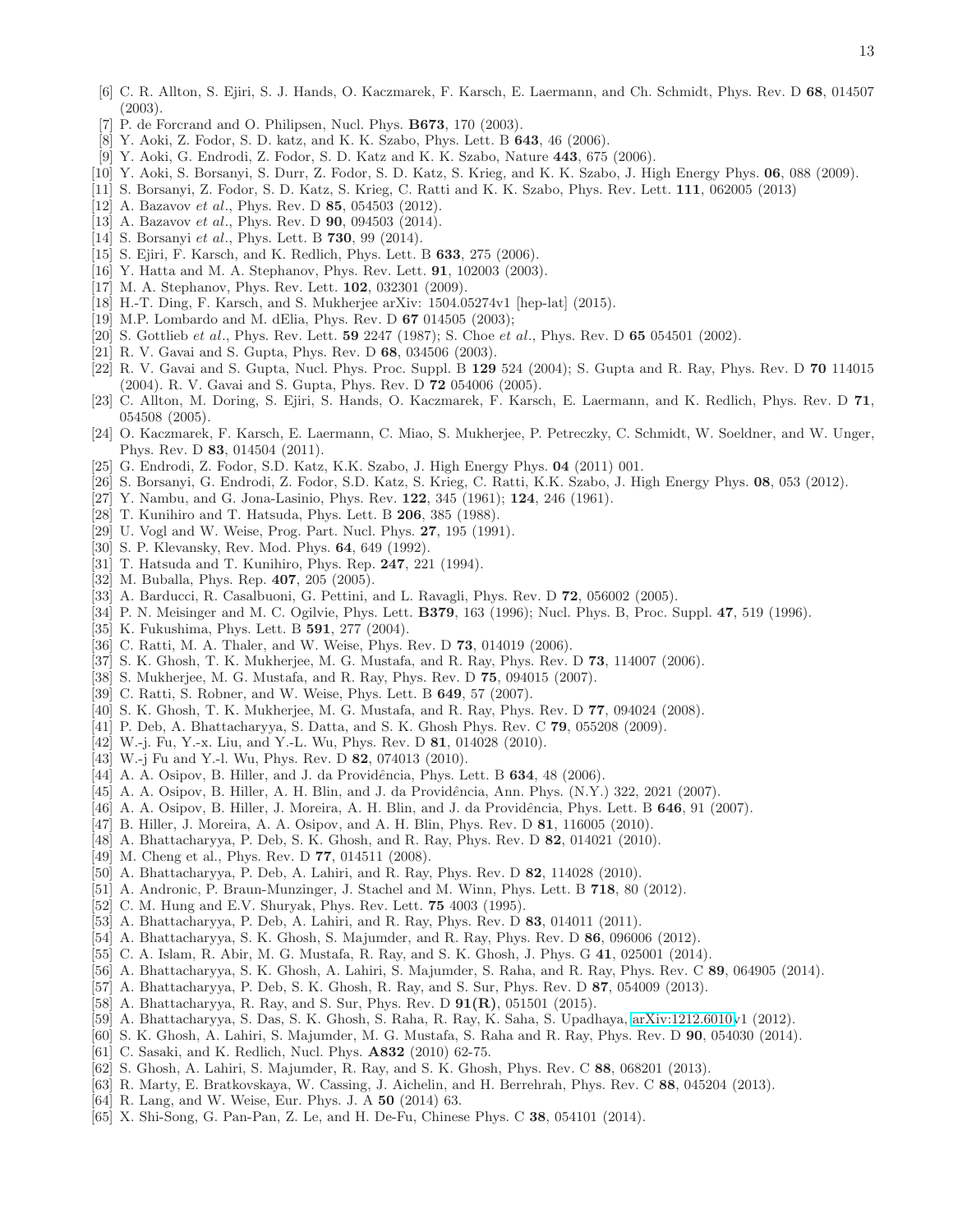- [66] S. K. Ghosh, S. Raha, R. Ray, K. Saha, and S. Upadhaya, Phys. Rev. D 91, 054005 (2015).
- [67] K. Saha, and S. Upadhaya, [arXiv:1505.00177](http://arxiv.org/abs/1505.00177) (2015).
- <span id="page-13-0"></span>[68] R. Lang, N. Kaiser, and W. Weise, Eur. Phys. J. A 51 (2015) 127.
- <span id="page-13-1"></span>[69] G. P. Kadam and H. Mishra, Phys. Rev. C 92, 035203 (2015).
- [70] S. Ghosh, S. Chatterjee, and B. Mohanty, arXiv : 1607.04779 (2016).
- [71] S. Ghosh, S. K. Das, V. Greco, S. Sarkar, and J. Alam, Phys. Rev. D 90, 054018 (2014).
- <span id="page-13-2"></span>[72] S. Ghosh, G. Krein, and S. Sarkar, Phys. Rev. C 89, 045201 (2014).
- <span id="page-13-3"></span>[73] S. Robner, C. Ratti, and W. Weise, Phys. Rev. D 75, 034007 (2007).
- [74] C. Sasaki, B. Friman, and K. Redlich, Phys. Rev. D 75, 074013 (2007).
- <span id="page-13-15"></span>[75] K. Fukushima, Phys. Rev. D 77, 114028 (2008); 78, 039902(E) (2008).
- [76] T. Kahara and K. Tuominen, Phys. Rev. D 78, 034015 (2008).
- [77] W. Fu, Z. Zhang, and Y. Liu, Phys. Rev. D 77, 014006 (2008).
- [78] P. Costa, M. C. Ruivo, and C. A. de Sousa, Phys. Rev. D 77, 096001 (2008).
- [79] K. Kashiwa, H. Kouno, M. Matsuzaki, and M. Yahiro, Phys. Lett. B 662, 26 (2008).
- [80] M. Buballa, A. G. Grunfeld, A. E. Radzhabov, and D. Scheffler, Prog. Part. Nucl. Phys. 62, 365 (2009).
- [81] P. Costa, H. Hansen, M. C. Ruivo, and C. A. de Sousa, Phys. Rev. D 81, 016007 (2010).
- [82] O. Loureno, M. Dutra, A. Delfino, and M. Malheiro, Phys. Rev. D 84, 125034 (2011).
- [83] A. Bhattacharyya, S. K. Ghosh, S. Majumder, and R. Ray, Phys. Rev. D 86, 096006 (2012).
- [84] T. Inagaki, D. Kimura, H. Kohyama, and A. Kvinikhidze, Phys. Rev. D 86, 116013 (2012).
- <span id="page-13-4"></span>[85] A. V. Friesen, Y. U. L. Kalinovsky, and V. D. Toneev, Int. J. Mod. Phys. A **27**, 1250013 (2012).
- <span id="page-13-5"></span>[86] Y. Sakai, K. Kashiwa, H. Kouno, and M. Yahiro, Phys. Rev. D 77, 051901(R) (2008); 78, 036001(E) (2008).
- [87] Y. Sakai, H. Kouno, and M. Yahiro, J. Phys. G 37, 105007 (2010).
- <span id="page-13-6"></span>[88] K. Morita, V. Skokov, B. Friman, and K. Redlich, Phys. Rev. D 84, 076009 (2011).
- <span id="page-13-7"></span>[89] E. Megas, E. R. Arriola, and L. L. Salcedo, J. High Energy Phys. 01 (2006) 73.
- [90] E. Megas, E. R. Arriola, and L. L. Salcedo, Phys. Rev. Lett. 109, 151601 (2012).
- [91] E. Megas, E. R. Arriola, and L. L. Salcedo, Phys. Rev. D 89, 076006 (2014).
- <span id="page-13-8"></span>[92] C. A. Islam, R. Abir, M. G. Mustafa, R. Ray, and S. K. Ghosh, J. Phys. G 41, 025001 (2014).
- <span id="page-13-9"></span>[93] E. Megias, E. R. Arriola, and L. L. Salcedo, Phys. Rev. D **74**, 065005 (2006).
- [94] E. Megias, E. R. Arriola, and L. L. Salcedo, Phys. Rev. D **74**, 114014 (2006).
- <span id="page-13-10"></span>[95] H.-M. Tsai and B. Muller, J. Phys. G **36**, 075101 (2009).
- <span id="page-13-11"></span>[96] J. Braun, L. M. Haas, F. Marhauser and J. M. Pawlowski, Phys. Rev. Lett. 106, 022002 (2011); L. M. Haas, R. Stiele, J. Braun, J. M. Pawlowski and J. Schaffner-Bielich, Phys. Rev. D 87, 076004 (2013).
- <span id="page-13-12"></span>[97] J. M. Torres-Rincon and J. Aichelin, [arXiv:1601.01706.](http://arxiv.org/abs/1601.01706)
- <span id="page-13-13"></span>[98] M. Ciminale, R. Gatto, N. D. Ippolito, G. Nardulli, and M. Ruggieri, Phys. Rev. D 77, 054023 (2008).
- [99] G. Y. Shao, Z. D. Tang, M. Di Toro, M. Colonna, X. Y. Gao, and N. Gao, Phys. Rev. D 94, 014008 (2008).
- [100] G. Y. Shao, Z. D. Tang, M. Di Toro, M. Colonna, X. Y. Gao, N. Gao, and Y. L. Zhao, Phys. Rev. D 92, 114027 (2015).
- [101] S. Ghosh, T. C. Peixoto, V. Roy, F. E. Serna, and G. Krein, Phys. Rev. D 93, 045205 (2016).
- <span id="page-13-14"></span>[102] C. A. Islam, S. Majumder, N. Haque, and M. G. Mustafa, J. High Energy Phys. 1502 (2015) 011.
- <span id="page-13-16"></span>[103] G. A. Contrera, A. G. Grunfeld, and D. B. Blaschke, Phys. of Part. and Nucl. Lett., 2014, Vol 11, No. 4, pp 342-351.
- <span id="page-13-17"></span>[104] X. Xin, S. Qin, and Y. Liu, Phys. Rev. D **89**, 094012 (2014).
- <span id="page-13-18"></span>[105] A. Bazavov, N. Brambilla, H. -T. Dong, P. Petreczky, H. -P. Schadler, A. Vairo, and J. H. Weber, Phys. Rev. D 93, 114502 (2016).
- <span id="page-13-19"></span>[106] https://drupal.star.bnl.gov/STAR/files/BES WPII ver6.9 Cover.pdf; Grazyna Odyniec, Journal of Physics: Conference Series 455 012037 (2013).
- <span id="page-13-20"></span>[107] The CBM Physics Book, Editors: Bengt Friman, Claudia Hohne, Jorn Knoll, Stefan Leupold, Jorgen Randrup, Ralf Rapp and Peter Senger, Lecture Notes in Physics, 814 Springer Publication, (2011).
- <span id="page-13-21"></span>[108] V. Toneev, [arXiv:0709.1459](http://arxiv.org/abs/0709.1459) [nucl-ex]; V.Kekelidze, A.Kovalenko, R.Lednicky, V.Matveev, I.Meshkov, A.Sorin and G.Trubnikov, EPJ Web of Conference 71, 00127 (2014).
- <span id="page-13-22"></span>[109] M. Asakawa, K. Yazaki, Nucl. Phys. A 504 668 (1989); A. Barducci, R. Casalbuoni, S. De Curtis, R. Gatto, G. Pettini, Phys. Lett. B 231 463 (1989); Phys. Rev. D 41 1610 (1990); A. Barducci, R. Casalbuoni, G. Pettini, R. Gatto, Phys. Rev. D 49 426 (1994); J. Berges, K. Rajagopal, Nucl. Phys. B538 215 (1999); M.A. Halasz, A.D. Jackson, R.E. Shrock, M.A. Stephanov, J.J.M. Verbaarschot, Phys. Rev. D 58 096007 (1998); O. Scavenius, A. Mocsy, I.N. Mishustin, D.H. Rischke, Phys. Rev. C 64 045202 (2001); N.G. Antoniou, A.S. Kapoyannis, Phys. Lett. B 563 165 (2003); Y. Hatta, T. Ikeda, Phys. Rev. D 67 014028 (2003).
- [110] S. Ejiri, Phys. Rev. D **73**, 054502 (2006).
- <span id="page-13-24"></span>[111] P. de Forcrand and O. Philipsen, Nucl. Phys. **B642**, 290-306 (2002).
- <span id="page-13-25"></span>[112] X.-Y. Jin, Y. Kuramashi, Y. Nakamura, S. Takeda, and A. Ukawa, [arXiv:1504.00113](http://arxiv.org/abs/1504.00113) [hep-lat].
- <span id="page-13-26"></span>[113] R. V. Gavai and S. Gupta, Phys. Rev. D 78, 114503 (2008).
- <span id="page-13-27"></span>[114] S. Gupta, N. Karthik and P. Majumdar, Phys. Rev. D 90, 034001 (2014).
- <span id="page-13-23"></span>[115] Z. Fodor and S. Katz, J. High. Ener. Phys. 0404, 050 (2004).
- [116] J. Chen, F. Gao, and Y-x Liu, arXiv : 1510.07543 (2015).
- <span id="page-13-28"></span>[117] S. Ejiri, Phys. Rev. D **77**, 014508 (2008).
- <span id="page-13-29"></span>[118] A. Bazavov et al., Phys. Rev. D 86, 034509 (2012).
- <span id="page-13-30"></span>[119] V. Koch, Chapter of the book "Relativistic Heavy Ion Physics", R. Stock (Ed.), Springer, Heidelberg, 2010, p. 626-